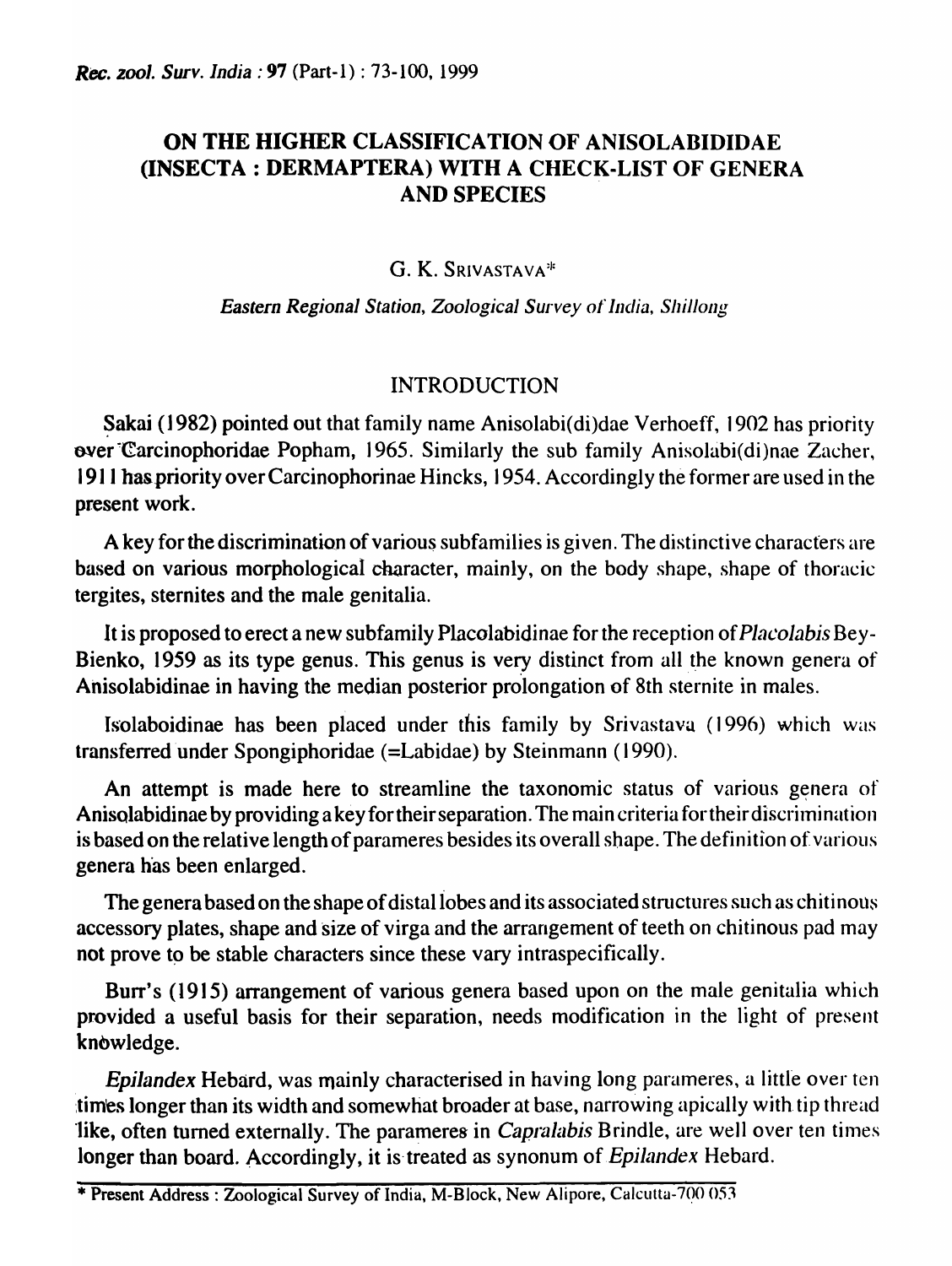*Heterolabis* Borelli and *Euborellia* Burr possess identical parameres. For this reason former is treated as synonym.

*Mongolabis Zacher, is redefined to include those species which possess parameres* roughly one and half times longer than broad, rectangular in shape, sometimes with inner margin oblique. Besides, in most cases, the external apical angle is projecting and tip is pointed or anteriorly produced to form a sort of snout. Genera included as synonym are GelotolabisZacher, *Cerolabis* Bey - Bienko *andParaflexiolabis* Steinmann, since the species included under them fit well within the said definition of *Mangolabis.* 

The parameres in *A nisola bella* Zacher, are broadly oval, narrowing apically with external margin regularly convex and basal margin feebly obliquely convex and inner margin sigmoid. Somehow, it was kept isolated because of very characteristic shape of parameres. But it does not hold good in view of the shape of parameres in *Paralabis* Burr and *Horridolabis* Zacher. In these genera parameres my not be equally broad but are narrowed apically with external margin regularly convex. Accordingly these two genera are treated as synonym under *Anisolabella.* 

Burr placed too much emphasis on the greatest width of hind abdominal tergites while recognising his genus *Gonolabis.* Steinmann (1981) although rightly questioned the validity of this caracter, treated *Gonolabis* in much broader sense to include several species ignoring the totally diverse parameres. Besides, his reliance, on the extent of clevage of pro-parameres appears doubtful. It has been observed to vary intraspecifically if a series of genitalic mounts are examined. The shape of parameres in *Gonolabis.* and *Epilabis* Burr are identical in being of uniform width throughout with external apical angle convex. In the former these are comparatively broader, i.e. about twice as long as broad whereas in latter slightly narrower in being two and half itmes longer than broad. As a result *Epilabis is* proposed to be synonymised under *Gonolabis.* 

Steinmann (1981a) erected *Foramenolabis* with *Epilabis sisera* (Burr) as the type, characterising mainly by the presence of a deep oval concavity on the head of males. It has' been observed in a large series of the said species to be variable in depth and occasionly almost obliterated. As such this genus is also treated as synonym of *Gonolabis.* 

In the category of genera having the parameres three times longer than broad with tip produced into a point ot: acuminate, *Apolabis* Burr, 1915 is treated as valid. *EulabisZacher,*  1911 (name prooccupied by Eschscholtz, 1929 in Coleoptera and Zacheria Steinmann, 1975 as its new name) are considered as synonyms. *ThekalabisKapoor,* has parameres three times longer than broad with apex although not ending into a sharp point, it is strongly narrowed in apical half. This genus has been rightly placed as synonym of Apolabisby Srivastava (1986).

*Carcinophora* Scudder and *Anisolabis* Fieber, both possess parameres more than five times longer than broad but in the former sides are convex with tip pointed whereas obtuse in the latter.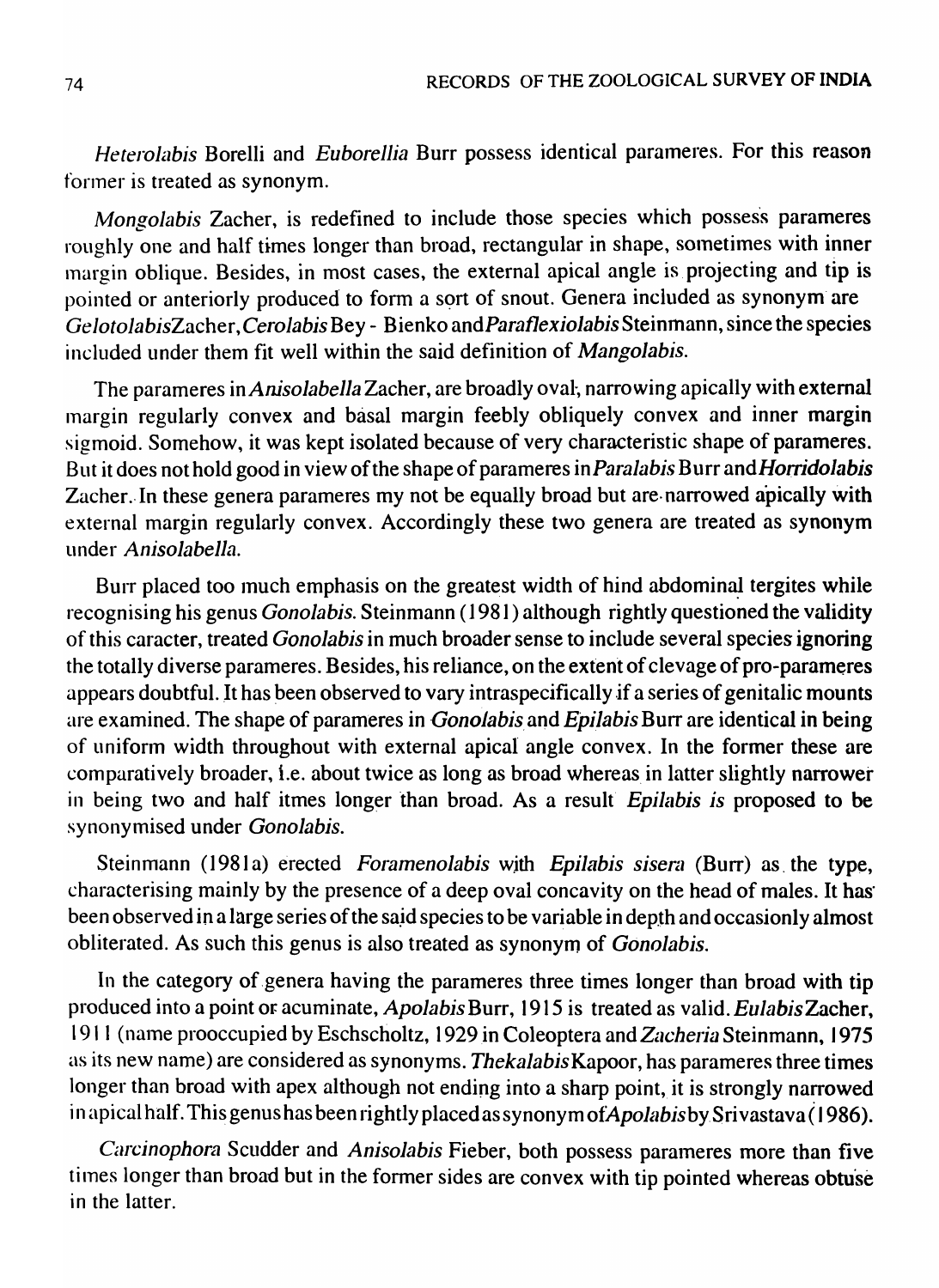Under *Carcinophora,* genera *Spandex* Scudder, *Notolabis* Hincks, *Metnlabis* Burr, *Mandex Burr, Psalis Serville and <i>Neolabis Brindle are treated as synonym.* 

**Steinmann (1989) has wrongly placed** *Homoeolabis* **Borelli, 1911 as synonym under** *Anisolabis.* In fact it is synonym of *Titanolabis* Burr, 191 1 under Titagolabidinae.

*Indolabis* Steinmann, appears to be close to *Titanolabis* on the basis of male genitalia. Since the shape of thoracic sternites is not described in detail, only mentioned as 'Typical' in the original description, it is not possible to comment further. For this reason it is treated as valid pending examination of the type.

Similarly; *Flexiolabis* Steinmann is also treated as valid which is not sufficiently characterised. Perhaps when specimens the two species, included under the genus, are available for examination, it would be possible to evaluate the characters.

Key to the subfamilies (on males only)

|--|--|--|

- 2 (1) Body not strongly flattened, head and abdominal tergites often convex or weakly convex or flattened
- 3 (4) Prostemum gradually attenuate posteriorly .......................................... Gonolabiinae
- '4 (3) Prosternum with slight construction in posterior one third, afterwards gent!) widened with hind margin truncate
- 5 (6) Metasternum with hind margin convex, more or less tongue shaped........................ ............................................................................................... ........ .... ...... .. Titanolabidinae
- 6 (5) Metasternum with hind margin truncate, generally widened in basal half and narrowed between hind coxae
- 7( 12) Mesosternum with hind margin convex
- 8 (9) Eyes absent, parameres vestigial or reduced .......................... Anophthalmolabidinae·
- 9 (8) Eyes and parameres well developed
- 10(11) Eighth sternite in middle with a median elongated lobe, directed posteriorly.......... .... ....... .... ...... ..... ........ ...... ....... ..................................... . Placolabidinae Subfam.nov.
- I I (10) Eighth stemite without such lobe ....................................................... Anisolabidinae
- 12 (7) Mesosternum with hind margin truncate
- 13( 16) First antennal segment longer than the distance between antennal bases
- 14( 15) Mesonotum laterally with a sharp ridge or convexity along its whole length, often dying out in posterior half ........................................................ Br~chylabidinae
- 15(14) Mesonotum laterally without a ridge or convexity ...................................Isolabidinae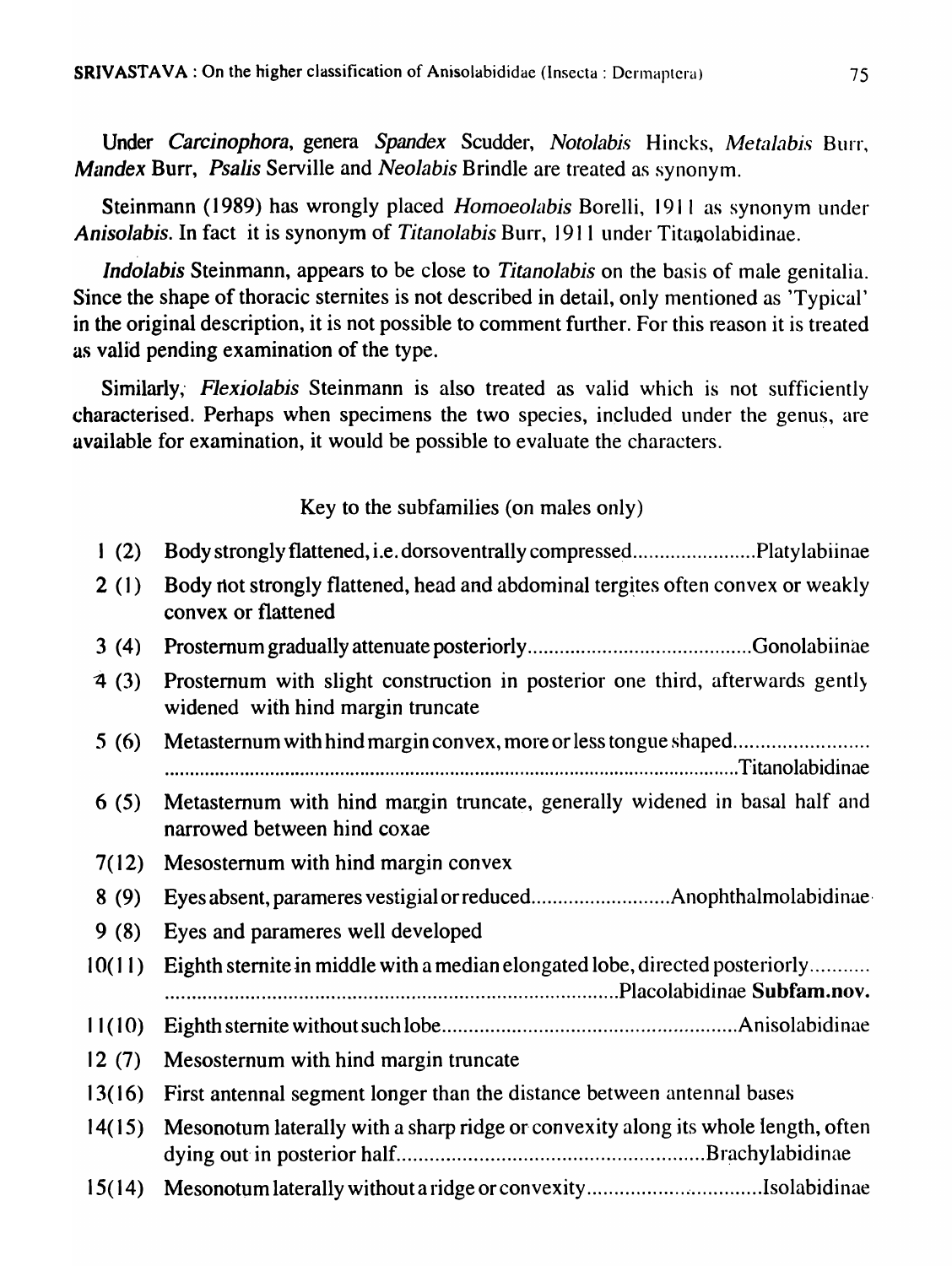- 16(13) First antennal segment shorter or about as long as the distance between antennal bases
- I 7 ( J ,8) ,Proparameres united all along its length ............................................ Antisolabidinae
- I 8( 17) Proparameres of both side separated, or partially separated apically
- 19(22) Distal lobes of both sides functional
- 20(21 ) Both distal lobes generally of same size ........................ u .................... Parisolabidinae
- 21(20) One of the distal lobes shorter in length (somewhat of carcinophorid type)............. ................................. , ................................................................................... Isolops~dit:1ae
- 22(19) Right distal lobe atrophied, left distal lobe generally enlarged (genitalia appears to be of Labiid type but proparame,res paired) u ................................... .Is01aboidinae

### Key to genera of *Anisolabidinae* (on males only)

| Parameres long, over 10 times longer than broad, narrow, sometimes broader at                              | 1(2)    |
|------------------------------------------------------------------------------------------------------------|---------|
| (=Capralabis Brindle Syn.nov.)                                                                             |         |
| Parameres less than 10 times longer than broad                                                             | 2(1)    |
| Parameres excised apically or armed along the internal or external margin                                  | 3(9)    |
|                                                                                                            | 4 $(5)$ |
| Paremeres not excised apically                                                                             | 5(4)    |
|                                                                                                            | 6(7)    |
| Parameres armed internally at base or middle with a tooth                                                  | 7(6)    |
| Parameres entire, neither excised apically nor armed internally or externally                              | 9(3)    |
| Parameres about as long as broad to two and half times longer than broad, generally<br>broad and flattened | 10(17)  |
| 11(12) Parameres about as long as broad or slightly longer than broad and flattened                        |         |
| (=Heterolabis Borelli)                                                                                     |         |
| 12(11) Parameres about one and half times to two and half times longer than broad                          |         |

1 3( 16) Parameres about one and half times longer than broad, broadened in middle, narrowed apically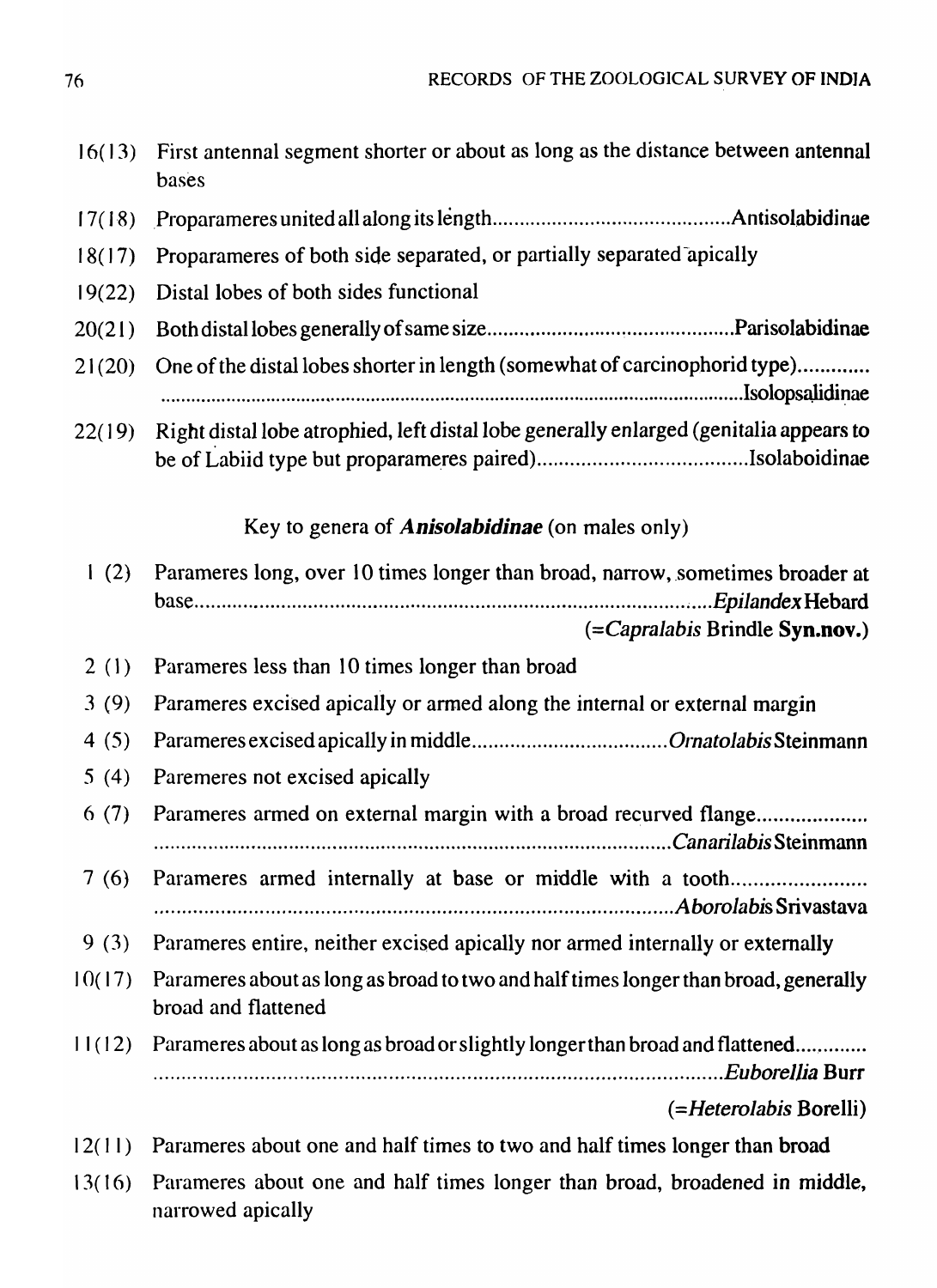| 14(15) | Parameres somewhat square or sometimes with inner margin oblique, narrowed<br>towards apex forming a sort of snout, external apical angle generally projecting or |
|--------|-------------------------------------------------------------------------------------------------------------------------------------------------------------------|
|        | $(= Gelotolabis$ Zacher)                                                                                                                                          |
|        | $( = C$ erolabis Bey-Bienko)                                                                                                                                      |
|        | (= Paraflexiolabis Steinmann Syn.nov.)                                                                                                                            |
| 15(14) | Parameres oval or squarish, narrowed apically but not forming a snout, tip may be<br>pointed or obtuse, external margin forming a continuous arch or semicircular |
|        | (= Horridolabis Zacher)                                                                                                                                           |
|        | $(= Paralabis Burr)$                                                                                                                                              |
| 16(13) | Parameres about two and half times longer than broad, almost of uniform width                                                                                     |
|        | $(= Epilabis Burr)$                                                                                                                                               |
|        | (= Foramenolabis Steinman Syn.nov.)                                                                                                                               |
| 17(10) | Parameres three to seven times longer than broad, generally narrower                                                                                              |
| 18(19) | Parameres with tip strongly recurved apically FlexiolabisSteinmann                                                                                                |
| 19(18) | Parameres not recurved apically                                                                                                                                   |
| 20(21) |                                                                                                                                                                   |
| 21(20) | Parameres with tip entire, one of the distal lobes short                                                                                                          |
| 22(23) | Parameres three times longer than broad or slightly less, broadened at base<br><i>Apolabis</i> Burr                                                               |
|        | $(= Eulabis Zacher)$                                                                                                                                              |
|        | $(= The kala b is Kapoor)$                                                                                                                                        |
|        | $(= Zacheria Steinmann)$                                                                                                                                          |
| 23(22) | Parameres more than four to seven times longer than broad, tip not as above, acute<br>or obtuse                                                                   |
| 24(25) | Parameres with tip obtuse, often slightly broadened in middle                                                                                                     |
|        |                                                                                                                                                                   |
|        | $(= Forcinella$ Dohrn)                                                                                                                                            |
|        | $(= Labidurodes Dubrony)$                                                                                                                                         |
|        | $(=Logicolabis$ Zacher)                                                                                                                                           |
|        | (= <i>Spondox</i> Burr)                                                                                                                                           |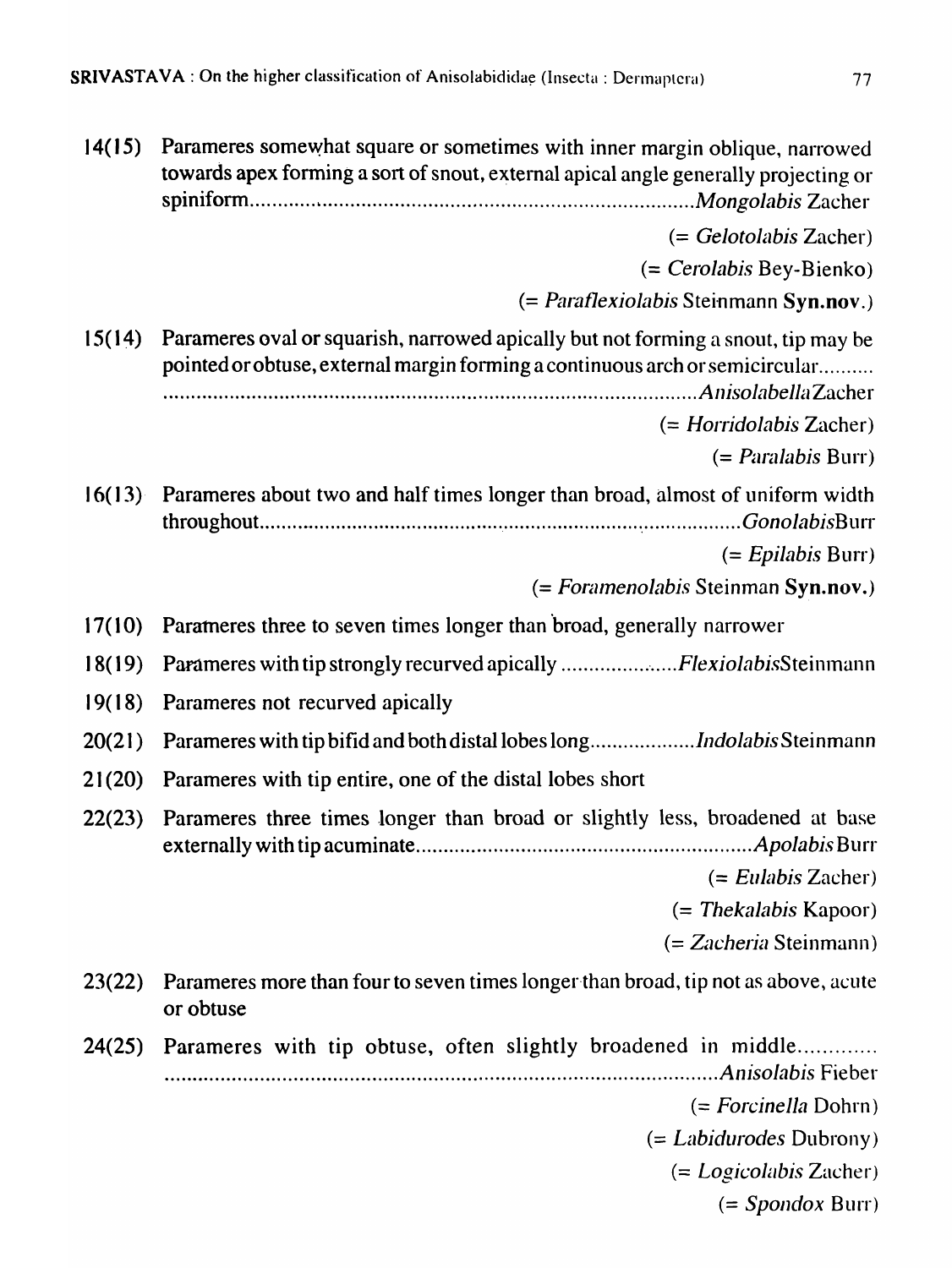25(24) Parameres with tip acute, generally external and internal margin convex or with 

> $(= Psalis$  Serville)  $(= Metalabis Burr)$  $(= M$ andex Burr)  $( = Spandes$  Burr)  $(= Notolabis Hincks)$  $(= Neolabis Brindle Syn.nov.).$

### LIST OF GENERA AND SPECIES

### PLATYLABIINAE Burr, 1911

Type-genus Platylabia Dohrn, 1867

### Platylabia Dohrn, 1867

 $($  = Labidophora Scudder, 1876)  $(=$  Palex Burr, 1910) Type-species Platylabia major Dohrn, 1867 List of species brindlei Srivastava, 1981 India: Meghalaya major Dohrn, 1867 Myanmar, Thailand, Laos.  $($  = Platylabia sparattoides Vietnam, Java Sumatra and Celebes Bormans, 1900) nathani Srivastava, 1981 India Tamil Nadu

## GONOLABIINAE Verhoeff, 1902

Type-genus Gonolabina Verhoeff, 1902

### **Gonolabina Verhoeff, 1902**

Forficula spectabilis Philippi, 1863 Type-species (= Gonolabina kuhlgatzi Verhoeff, 1902)

List of species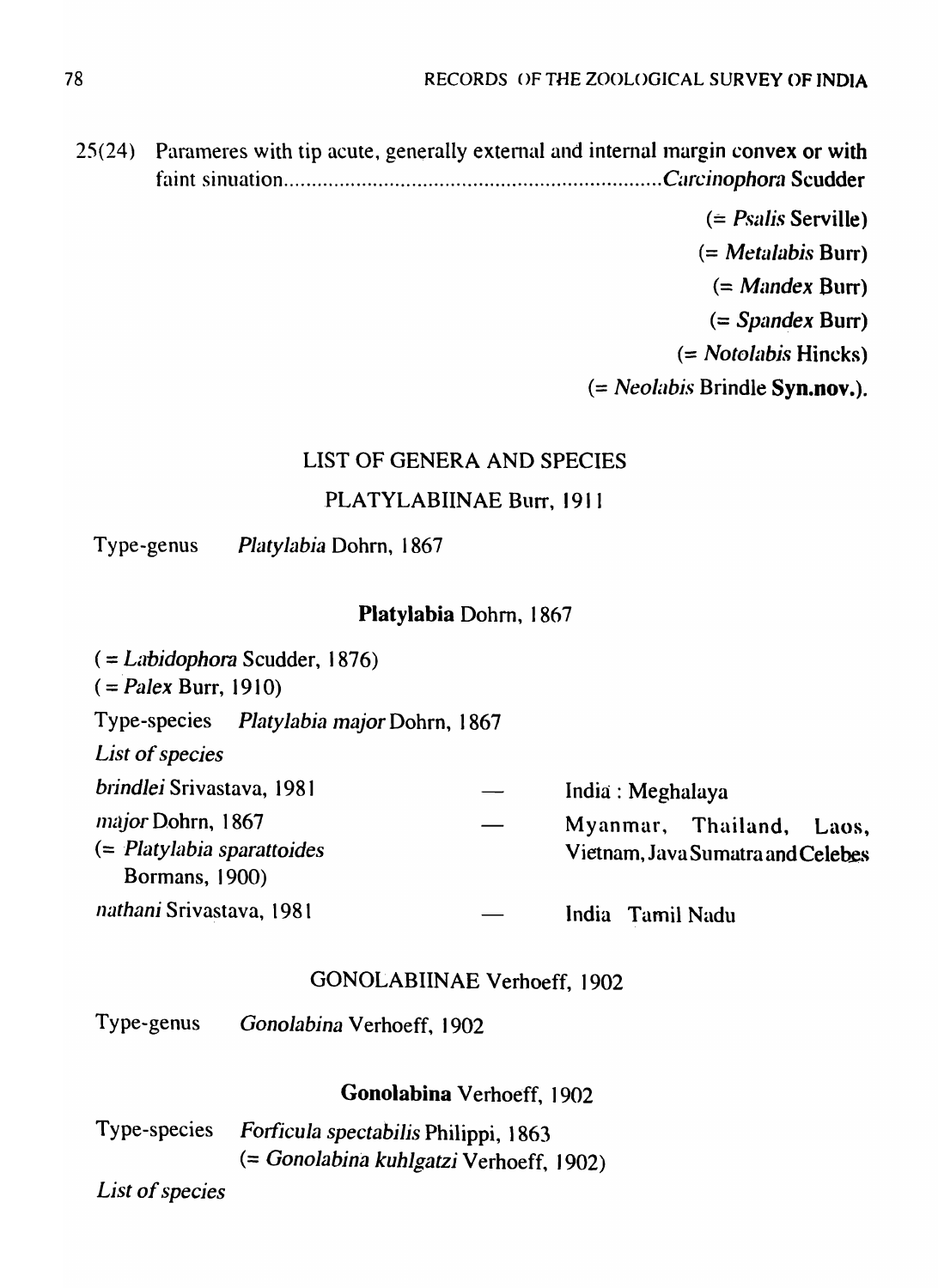| <i>binodosa Brindle, 1967</i>                                               | South America Peru    |
|-----------------------------------------------------------------------------|-----------------------|
| $(= b. f. binodosa Brindle, 1967)$                                          | (Zaráte Hda Llanguen) |
| $(= b. f.$ <i>Ilanguena</i> Brindle, 1967)                                  |                       |
| <i>spectabilis</i> (Philippi, 1863)<br>$( = G. \ kuhlgatzi$ Verhoeff, 1902) | South America Chile   |
| <i>trinodosa Brindle, 1967</i>                                              | South America: Peru   |

#### TIT ANOLABIDINAE, Srivastava, 1982

Type-genus *Titanolabis* Burr, 1910

### *Paratitanolabis,* Srivastava, 1982

| Type-species | Paratitanolabis bormansi Srivastava, 1982 |  |
|--------------|-------------------------------------------|--|
|--------------|-------------------------------------------|--|

*List* of *species* 

*bormansi* Srivastava, 1982 Myanmar

### **Titanolabis Burr, 1910**

| $( = Homoeolabis Boralli, 1911)$                                     |                                                  |
|----------------------------------------------------------------------|--------------------------------------------------|
| Type species Forcinella colossea Dohrn, 1864                         |                                                  |
| List of species                                                      |                                                  |
| bormansi Srivastava, 1982<br>$($ = T gigas Steinmann, 1988 Syn.nov.) | Australia (N. South Wales)                       |
| <i>centaurea</i> Steinmann, 1985                                     | Australia                                        |
| colossea (Dohrn, 1864)                                               | Australia, New Caledonia,<br>New Hebrides & Fiji |
| <i>maindroni</i> (Borelli, 1911)                                     | Sri Lanka & South India                          |
| <i>orientalis</i> (Ramamurthi, 1986)                                 | India (South)                                    |

### ANOPHTHALMOLABIDIAE Steinmann, 1975

Type-Genus *AnophthalInoJabis* Brindle, 1968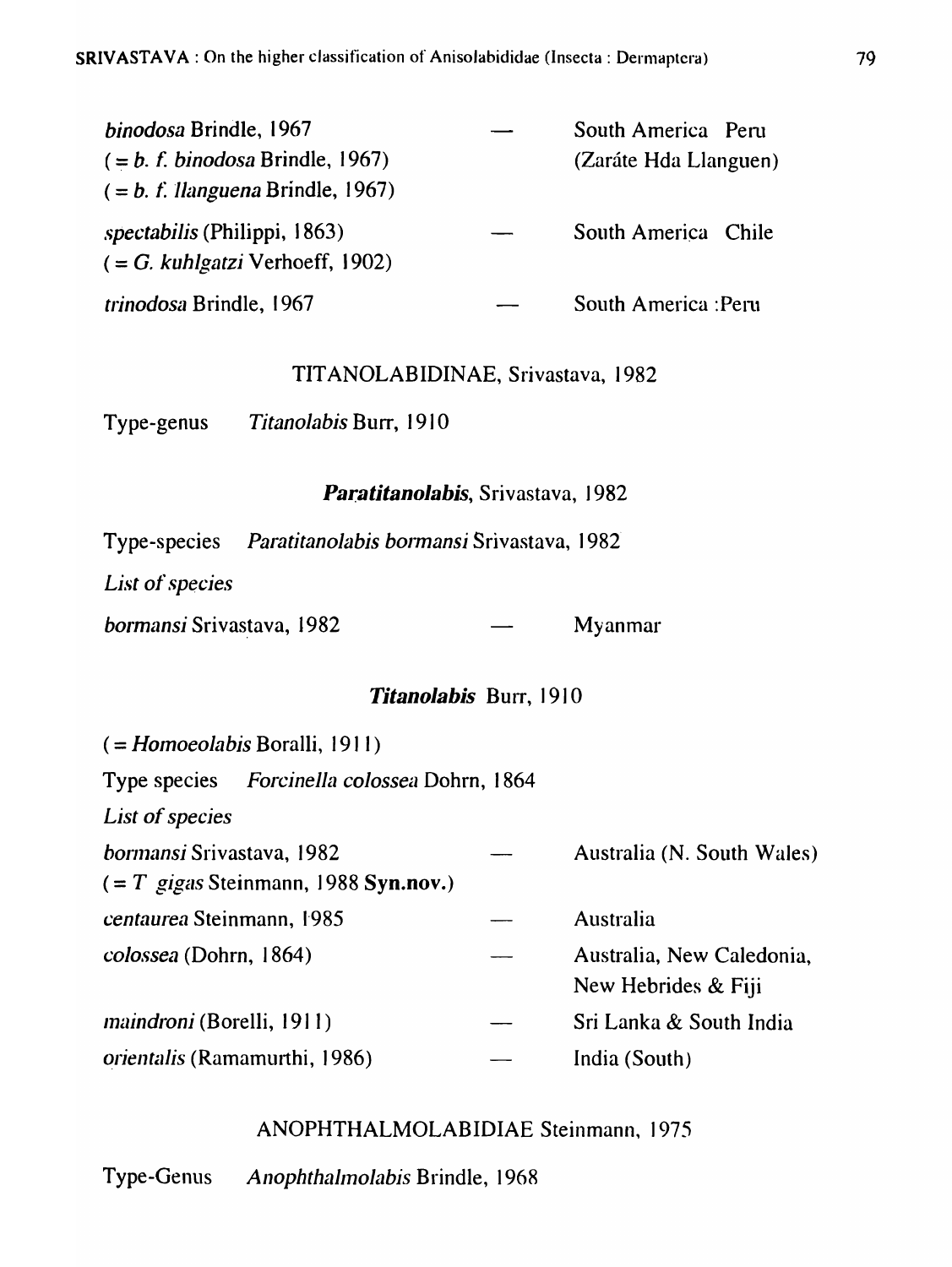# 80 RECORDS OF THE ZOOLOGICAL SURVEY OF INDIA

## Anophthalmolabis Brindle, 1968

| Type-species : Anopthalmolabis leleupi Brindle, 1968 |                                         |  |           |              |                             |
|------------------------------------------------------|-----------------------------------------|--|-----------|--------------|-----------------------------|
| caeca (Borelli, 1902)                                |                                         |  | Argentina |              |                             |
| <i>leleupi</i> Brindle, 1968                         |                                         |  |           |              | Galapagos Island Santa Cruz |
| PLACOLABIDINAE Subfam.nov.                           |                                         |  |           |              |                             |
| Type-genus                                           | Placolabis Bey-Bienko, 1959             |  |           |              |                             |
| <i>Placolabis Bey-Bienko, 1959</i>                   |                                         |  |           |              |                             |
| Type-species                                         | <i>Placolabis mira Bey-Bienko, 1959</i> |  |           |              |                             |
| <b>List of species</b>                               |                                         |  |           |              |                             |
| <i>mira</i> Bey-Bienko, 1959                         |                                         |  |           | China Yunnan |                             |
|                                                      | <i>thailandensis</i> Ramamurthi, 1973   |  | Thailand  |              |                             |
|                                                      |                                         |  |           |              |                             |

# ANISOLABIDINAE, Verhoeff, 1902

Type-genus *Anisolabis* Fieber, 1853

## *Epilandex, Hebard, 1927*

(= *Capralabis* Brindle, 1981-Syn.nov.)

Type-species *Landex burri* Borelli, 1921

## List of species

| ashmolei (Brindle, 1981)                                                 | Ecuador                                |
|--------------------------------------------------------------------------|----------------------------------------|
| <i>bazyluki</i> Steinmann, 1979                                          | Sri Lanka                              |
| borellii Nom.nov.*                                                       |                                        |
| $( = Psalis burri Borelli, 1905)$<br>$( = Psalis compacta Hebard, 1919)$ | Paraguay & Columbia                    |
| <i>burri</i> (Borelli, 1921)<br>$(= E.$ undulata Ramamurthi, 1963)       | Thailand, Sumatra,<br>Java & Sri Lanka |
| gresitti Srivastava, 1976                                                | Philippine Is Mindanao                 |
| handschini Hincks, 1954                                                  | West Sumba                             |
|                                                                          |                                        |

\* (This new name is proposed for *PsaJis burri* Borelli, 1905)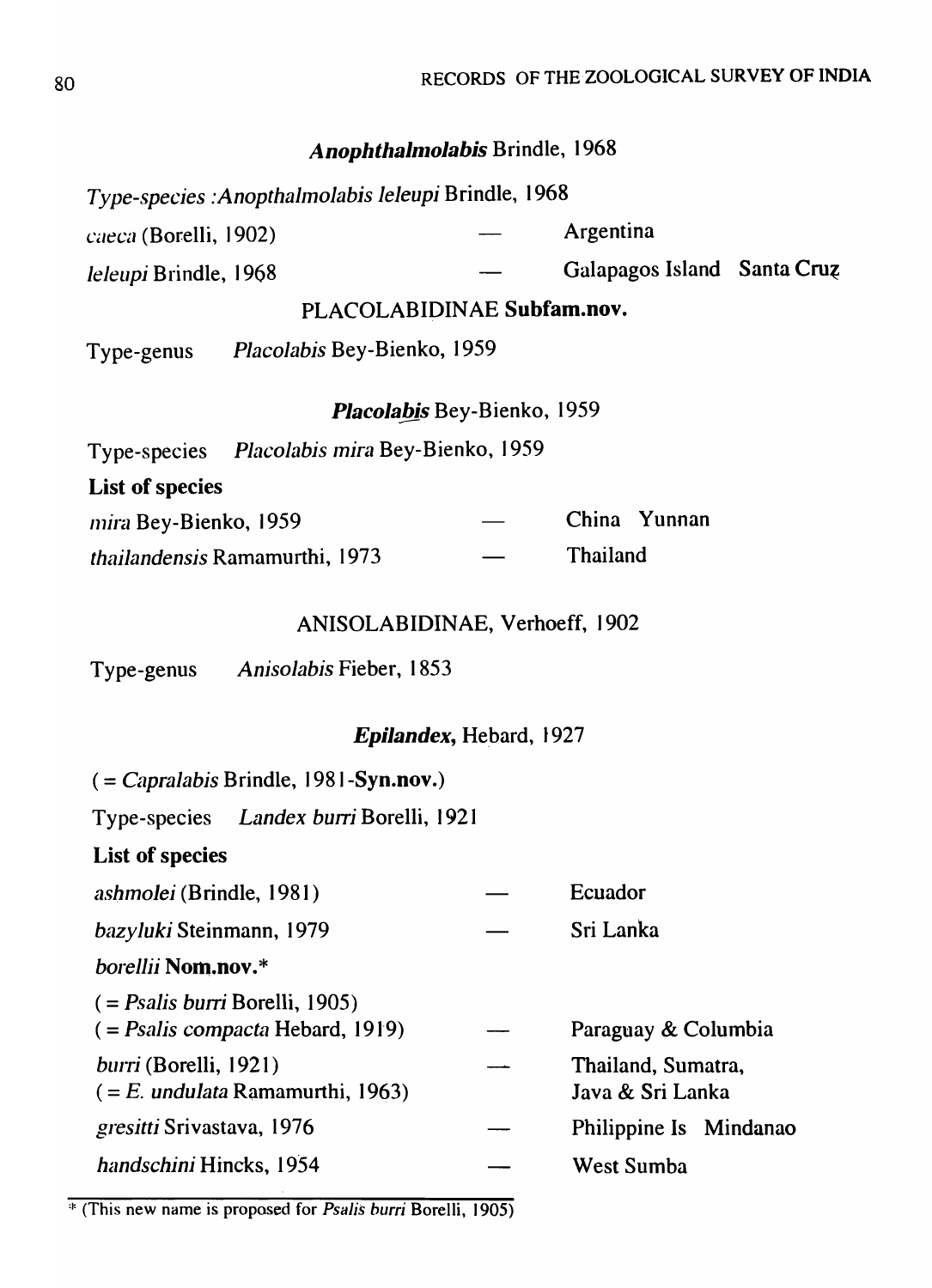| nigra (Caudell, 1907)               |                                                                           |  | <b>West Indies</b>                          |  |  |
|-------------------------------------|---------------------------------------------------------------------------|--|---------------------------------------------|--|--|
| peterseni Ramamurthi, 1967          |                                                                           |  | Philippine Is and Bismarck Is.              |  |  |
| serrata Srivastava, 1976            |                                                                           |  | Philippine Is Luzon                         |  |  |
| solomonensis Brindle, 1970          |                                                                           |  | Solomon Guadalcanal and<br>Papua New Guinea |  |  |
| srivastavai (Brindle, 1981)         |                                                                           |  | Panama                                      |  |  |
| steinmanni (Brindle, 1981)          |                                                                           |  | Panama                                      |  |  |
|                                     | <b>Ornatolabis Steinmann</b> , 1988                                       |  |                                             |  |  |
|                                     | Type-species Ornatolabis externa (Bey-Bienko, 1959)                       |  |                                             |  |  |
| <b>List of Species</b>              |                                                                           |  |                                             |  |  |
| externa (Bey-Bienko, 1959)          |                                                                           |  | China Yunnan                                |  |  |
| <b>Canarilabis Steinmann</b> , 1985 |                                                                           |  |                                             |  |  |
| Type-species                        | <i>Forficula (Forficesila) maxima</i> Brullé, 1838<br>in Webb & Berthelot |  |                                             |  |  |
| <b>List of species</b>              |                                                                           |  |                                             |  |  |
| maxima (Brullé, 1838 in             | Webb & Berthelot)                                                         |  | Canary Isls, Maderia                        |  |  |
| <b>Aborolabis Srivastava, 1969</b>  |                                                                           |  |                                             |  |  |
|                                     | Type-species Anisolabis pervicina Burr, 1913                              |  |                                             |  |  |
| <b>List of species</b>              |                                                                           |  |                                             |  |  |
| angulifera (Dohrn, 1864)            |                                                                           |  | From Spain to São Thombe                    |  |  |
| cerrobarjai Steinmann, 1979         |                                                                           |  | Spain                                       |  |  |
| emarginata Srivastava, 1974         |                                                                           |  | India (Arunachal Pradesh &<br>Meghalaya)    |  |  |
|                                     | kalaktangensis Srivastava, 1972                                           |  | India (Arunachal Pradesh &<br>Sikkim)       |  |  |
| <i>martensi</i> Brindle, 1987       |                                                                           |  | Nepal                                       |  |  |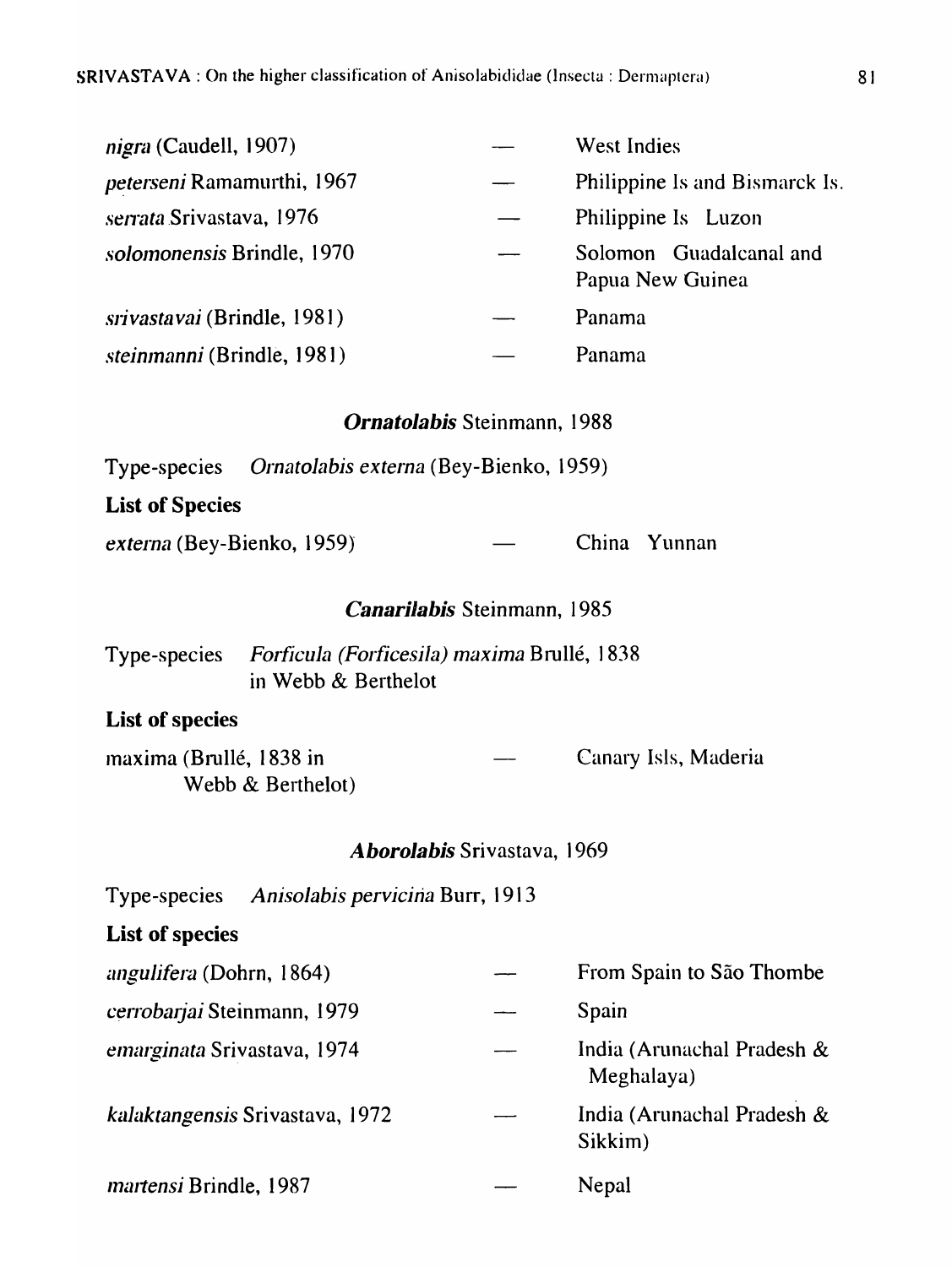| <i>mauritanica</i> (Lucas, 1846)  | Mauritania, Morocco, Algeria<br>and Tunisia                                              |
|-----------------------------------|------------------------------------------------------------------------------------------|
| <i>mordax</i> Steinmann, 1978     | Tunisia, Spain                                                                           |
| <i>nepalensis</i> (Brindle, 1974) | Nepal                                                                                    |
| <i>nigrescens</i> Brindle, 1987   | Nepal                                                                                    |
| <i>pervicina</i> (Burr, 1913)     | India (Arunachal Pradesh,<br>Himachal Pradesh, West Bengal<br>& Assam), Bhutan and Nepal |
| rufocapitata Steinmann, 1984      | Algeria                                                                                  |
| tanzanica Steinmann, 1981         | Tanzania                                                                                 |
| <i>vicina</i> (Burr, $1911$ )     | Ethiopia                                                                                 |

## Euborellia, Burr, 1910

( = *Borellia* Burr, 1909) ( = *Heterolabis* Borelli, 1912) - Syn.nov. ( = *LilI1dex* Burr, 1915)

Type-species *Forficesila moesta* Gené, 1829

# List of species

| <i>abbreviata Srivastava, 1977</i>  | India (Arunachal Pradesh)                      |
|-------------------------------------|------------------------------------------------|
| <i>andreinii</i> (Borelli, 1908)    | Ethiopia                                       |
| annandalei (Burr, 1906)             | India $(W.B.)$                                 |
| <i>annulipes</i> (Lucas, 1837)      | World wide                                     |
| <i>aporonoma</i> (Borelli, 1909)    | Hawaii                                         |
| <i>armata</i> (Borelli, 1906)       | Costa Rica & Brazil                            |
| <i>boliviana Brindle, 1971</i>      | <b>Boliva</b>                                  |
| <i>brasiliensis</i> (Borelli, 1912) | <b>Brazil</b>                                  |
| <i>burmensis</i> Srivastava, 1984   | Myanmar (not Thailand),<br>Rangoon             |
| cavaleriei (Borelli, 1921)          | South China                                    |
| caraibea Hebard, 1921               | Bahamas, Greater and Lesser<br><b>Antilles</b> |
|                                     |                                                |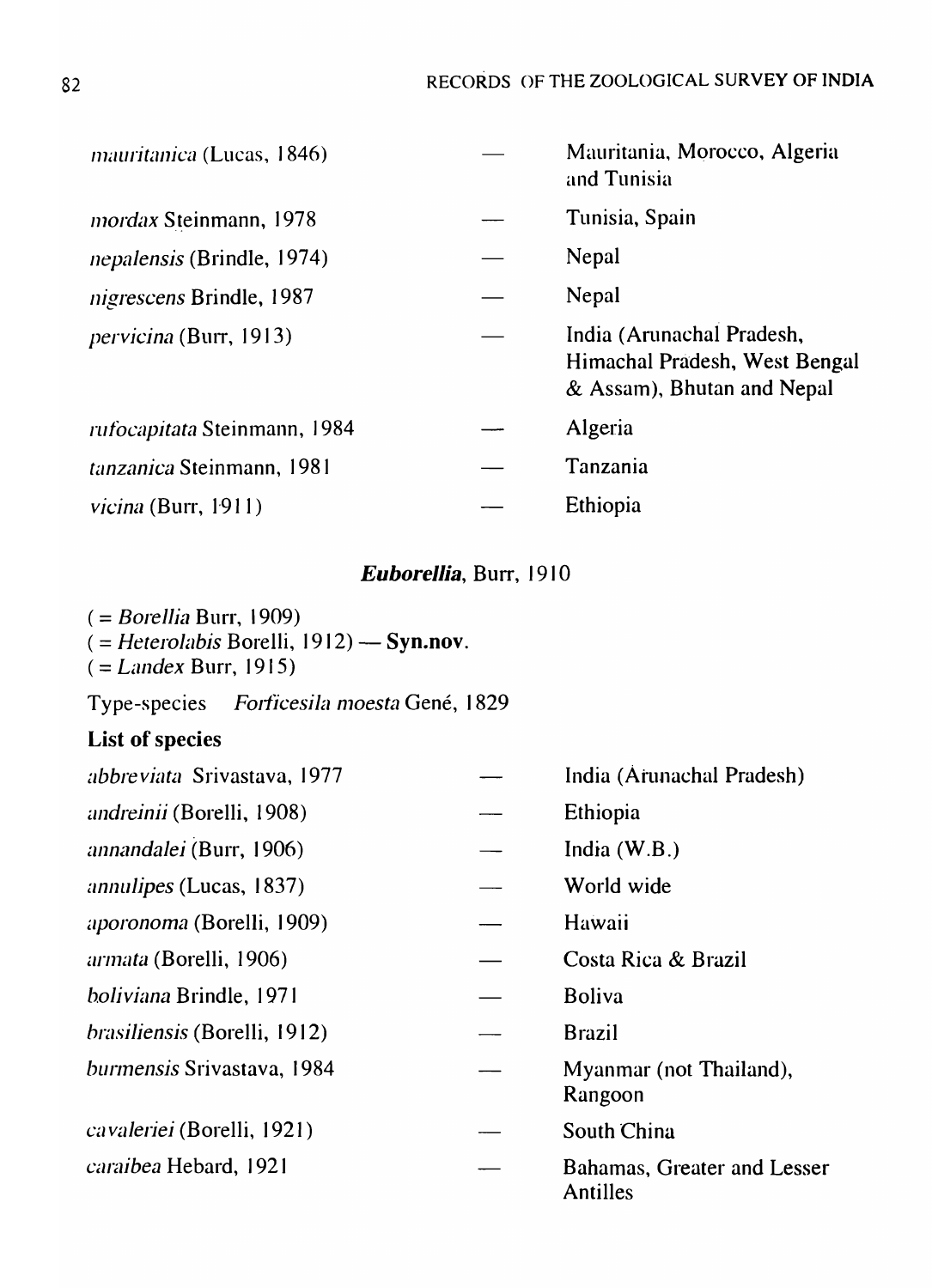| cinticollis (Gerstaecker, 1883)                                    | West Africa & California                                                          |
|--------------------------------------------------------------------|-----------------------------------------------------------------------------------|
| compressa (Borelli, 1907)                                          | Mozambique, Uganda, South<br>Rhodesia, Zaire, Congo<br>Republic, India & Pakistan |
| <i>dattai</i> Srivastava, 1977                                     | India Rajasthan                                                                   |
| dimitata Brindle, 1978                                             | Zaire                                                                             |
| eteronoma (Borelli, 1909)                                          | Hawaii                                                                            |
| <i>feae</i> (Borelli, 1907)                                        | <b>West Africa</b>                                                                |
| <i>femoralis</i> (Dohrn, 1863)                                     | Oriental Region, U.S.A.,<br>Madagascar, New Guinea &<br>Micronesia                |
| flavohumeralis Brindle, 1978                                       | <b>Ivory Coast</b>                                                                |
| <i>formosae</i> (Borelli, 1927)                                    | Taiwan                                                                            |
| fulviceps Borelli, 1921                                            | Congo Republic, Zaire                                                             |
| hispanica Steinmann, 1981                                          | Spain                                                                             |
| <i>insulana</i> (Borelli, 1912)                                    | Comoro Isls.                                                                      |
| <i>ituriensis</i> Brindle, 1978                                    | Zaire                                                                             |
| <i>janeirensis</i> (Dohrn, 1864)                                   | South America                                                                     |
| jeekeli Srivastava, 1985                                           | Australia Victoria                                                                |
| kuekenthali (Zacher, 1911)                                         | Malaysia                                                                          |
| <i>malgacha Brindle, 1966</i>                                      | Madagascar                                                                        |
| <i>manipurensis</i> Srivastava, 1979                               | India (Manipur)                                                                   |
| <i>mexicana</i> Brindle, 1971                                      | Mexico                                                                            |
| mindanoensis Nom. $n.*$                                            |                                                                                   |
| (= Heterolabis punctata Srivastava, 1978)                          |                                                                                   |
| $( = Epilabis (Epilabis) harlequin$<br>Steinmann, 1979) - Syn.nov. | Philippine Isls. Mindanao                                                         |
| <i>moesta</i> (Gené, 1837)                                         | South Europe to Central Africa                                                    |
| <i>mystica</i> (Steinmann, 1979)                                   | Vietnam                                                                           |
| nitens (Brindle, 1978)                                             | Cameroon                                                                          |
| <i>philippinensis</i> Srivastava, 1979                             | Philippine Isls.                                                                  |
| plebeja (Dohrn, 1863<br>$(= E.$ kiangsuensis Hincks, 1937)         | World Wide                                                                        |

<sup>\*</sup>New name for Heterolabis punctata Srivastava, 1978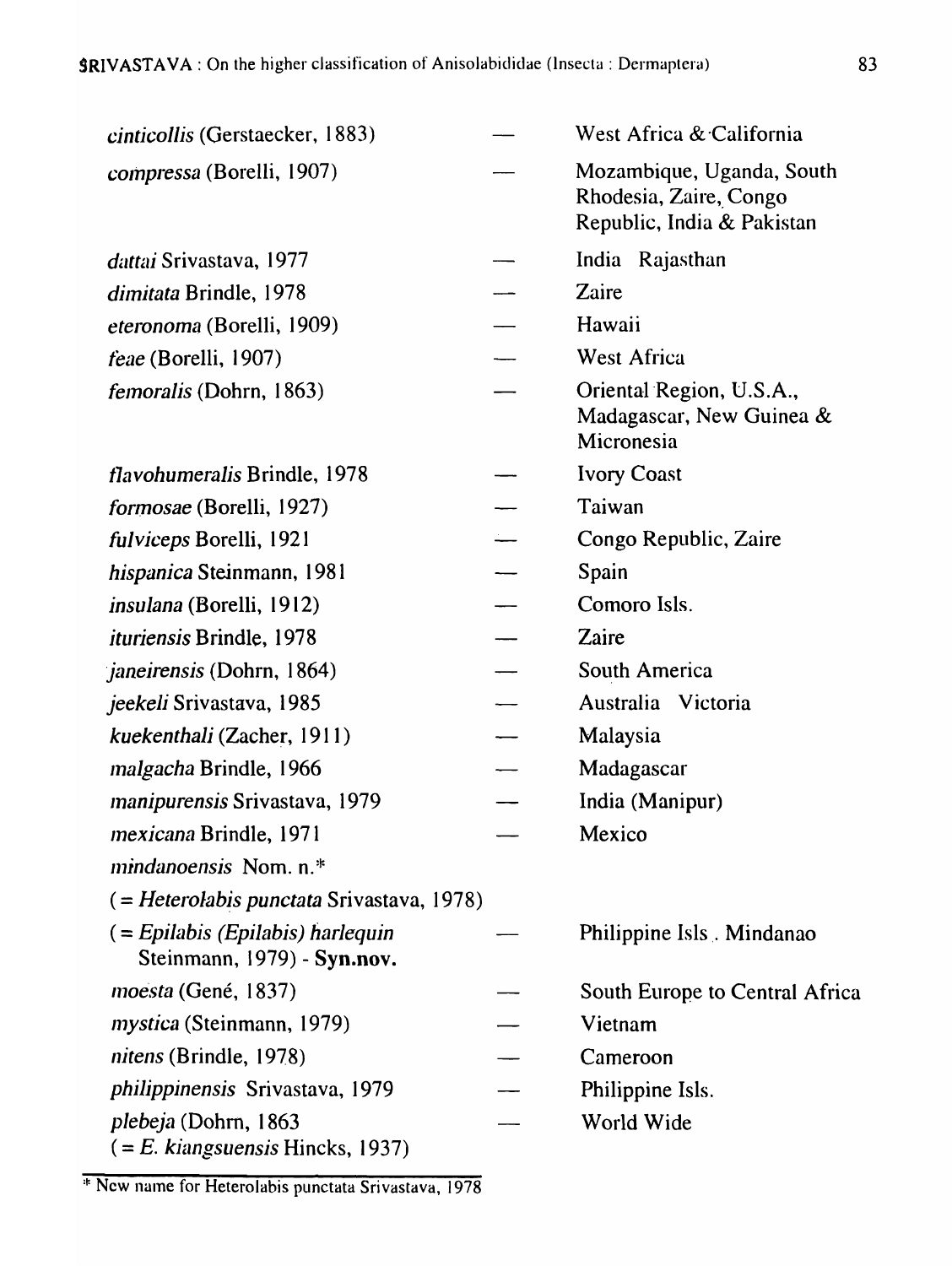| punctata Borelli, 1927                                                          | China Nanking and Hong Kong                |
|---------------------------------------------------------------------------------|--------------------------------------------|
| rajasthanensis Srivastava, 1977                                                 | India Rajasthan                            |
| sakaii Steinmann, 1978                                                          | Afghanistan                                |
| sechuana (Bey-Bienko, 1934)                                                     | China                                      |
| silvestrii (Borelli, 1914)<br>$( = Gonolabis$ fiesta Steinmann, 1989)-Syn. nov. | Nigeria                                    |
| <i>stali</i> (Dohrn, 1864)                                                      | World wide                                 |
| <i>tellinii</i> (Borelli, 1908)                                                 | Ethiopia                                   |
| <i>truncata</i> Brindle, 1978                                                   | Uganda                                     |
| ugandana Brindle, 1978                                                          | Uganda                                     |
| vanderbildti Rehn, 1936                                                         | Guinea, Cameroon, Congo<br>Republic, Zaire |

### **Uncertain species**

| ambigua (Borelli, 1906)                                                  | USA, Cuba, Haiti, Dominica,<br>Jamaica, Trinidad and Costa Rica |
|--------------------------------------------------------------------------|-----------------------------------------------------------------|
| <i>flava</i> Steinmann, 1981                                             | South Africa                                                    |
| <i>flavipes</i> Moreira, 1931                                            | <b>Brazil</b>                                                   |
| <i>inermis</i> Moreira, 1931                                             | <b>Brazil</b>                                                   |
| <i>maxima</i> Moreira, 1932<br>$($ = Euborellia tropica Steinmann, 1989) | <b>Brazil</b>                                                   |
| nigropicea (Borelli, 1924)                                               | Buru                                                            |
| nitida Moreira, 1932                                                     | <b>Brazil</b>                                                   |
| peregrina (Mjöberg, 1904)                                                | Brazil & Guyanas                                                |
| tatei Hebard, 1924                                                       | Ecuador                                                         |

## Mongolabis Zacher, 1911

 $($  = Gelotolabis Zacher, 1911, p. 385) (= Cerolabis Bey - Bienko, 1959) (= Paraflexiolabis Steinmann, 1988)

Type-species Gonolabis woodwardi Burr, 1906 (Designated by Burr, 1911, Genera Insect., 122 34)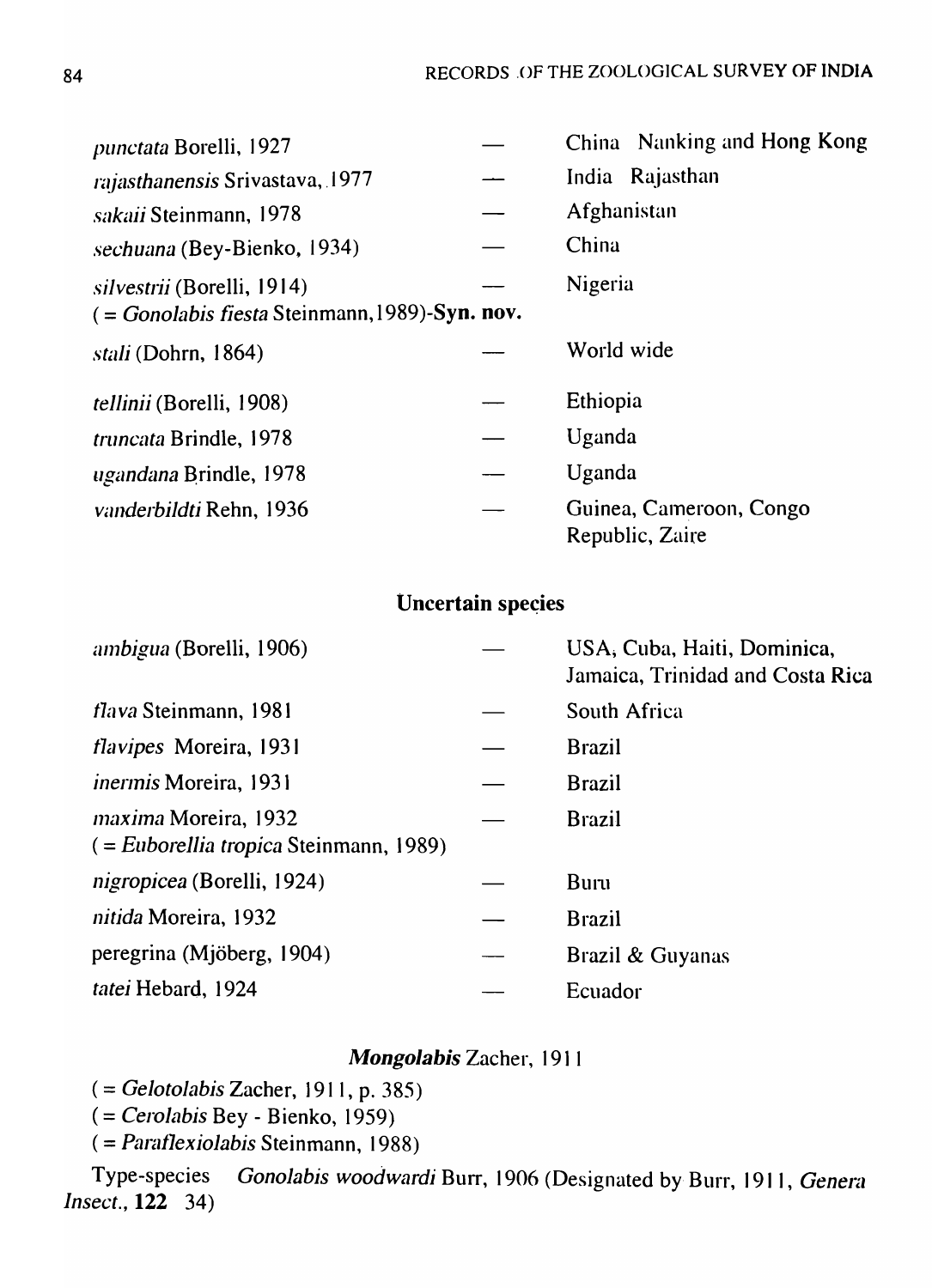# List of species

| <i>affinis</i> Ramamurthi, 1973                                            | Thailand                                                      |
|----------------------------------------------------------------------------|---------------------------------------------------------------|
| bidens (Steinmann, 1981)                                                   | New Guinea                                                    |
| <i>brunneri</i> (Dohrn, 1864)                                              | Australia & Tasmania                                          |
| <i>blanchardi</i> (Guillon, 1941)                                          | Polynesia                                                     |
| distincta (Nishikawa, 1969)                                                | Oiknawa                                                       |
| <i>fallax</i> (Bey-Bienko, 1959)                                           | China Yunnan                                                  |
| forcipata (Burr, 1908)                                                     | West Australia                                                |
| gilesi (Steinmann, 1981)                                                   | Australia                                                     |
| hwangi (Bey-Bienko, 1959)                                                  | China Yunnan                                                  |
| <i>infelix</i> (Burr, 1907)                                                | Zambia, Malawi, North<br>Mozambique, Tanzania                 |
| <i>insidiata</i> (Steinmann, 1979)                                         | Vietnam                                                       |
| <i>magna</i> (Bey-Bienko, 1959)                                            | China Yunnan                                                  |
| <i>ornata</i> (Steinmann, 1989)                                            | Hawaii                                                        |
| <i>pacifica</i> (Erichson, 1842)<br>$( = Anisolabis perkinsi$ Kirby, 1910) | Australia, Polynesia, Sandwich<br>Islands, Hawai              |
| <i>panfilovi</i> (Bey-Bienko, 1959)                                        | China Yunnan                                                  |
| <i>punctulata</i> (Brindle, 1978)                                          | Zaire                                                         |
| quarens (Burr, 1915)                                                       | Congo Republic, Cameroon,<br>Togo, Nigeria, Equatorial Guinea |
| scorpio (Steinmann, 1985)                                                  | New Guinea                                                    |
| straeleni (Hincks, 1955)                                                   | Congo Republic, Zaire                                         |
| tanganyikae (Brindle, 1964)                                                | Tanzania                                                      |
| <i>tasmanica</i> (Bormans, 1880)                                           | Tasmania and South Australia                                  |
| undata (Bey-Bienko, 1959)                                                  | China Yunnan and Szechwan                                     |
| uruguayensis (Brindle, 1971)                                               | Uruguaruy $&$ Chile                                           |
| vallakadaiensis (Ramamurthi and<br>David, 1973)                            | South India                                                   |
| <i>woodwardi</i> (Burr, 1908)                                              | West Australia & Japan                                        |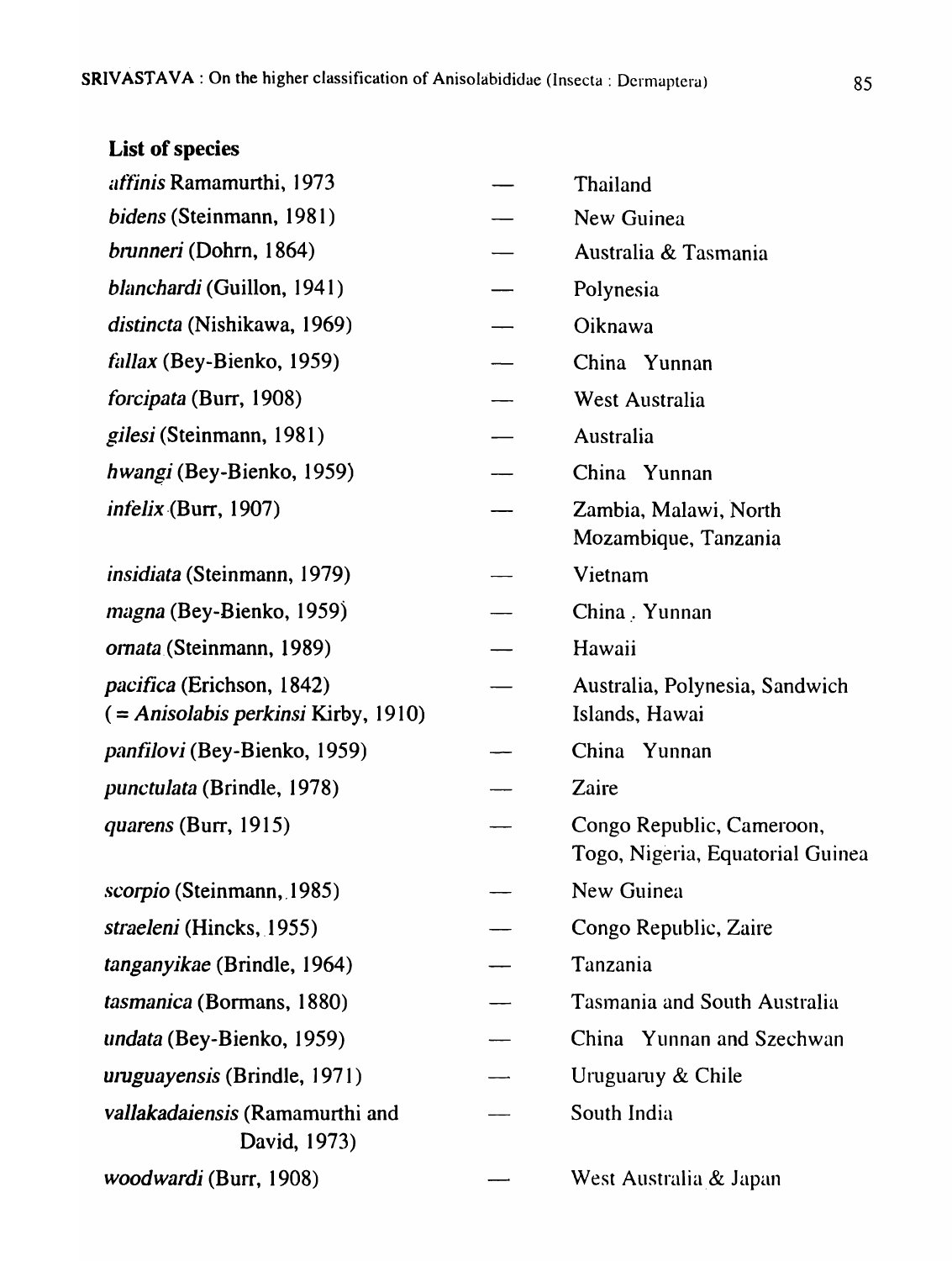# Anisolabella Zacher, 1911

| $($ = Horridolabis Zacher, 1911)<br>$( = Paralabis Burr, 1915)$                                                                  |                                              |
|----------------------------------------------------------------------------------------------------------------------------------|----------------------------------------------|
| Anisolabella braueri Zacher, 1911<br>Type-species                                                                                |                                              |
| <b>List of species</b>                                                                                                           |                                              |
| <i>acutiventris</i> (Hincks, 1954)                                                                                               | Guinea, Sierra Leone,<br><b>Ivory Coast</b>  |
| antoni (Dohrn, 1864)                                                                                                             | <b>Central South America</b>                 |
| <i>bintumanensis</i> (Brindle, 1971)                                                                                             | Sierra Leone                                 |
| <i>braueri</i> Zacher, 1911                                                                                                      | North East Africa                            |
| <i>brindlei</i> (Capra, 1978)                                                                                                    | Perim Island (Red Sea)                       |
| burri (Zacher, 1911)                                                                                                             | Ethiopia, Egypt, Somalia                     |
| <i>carinatus</i> (Srivastava, 1987)                                                                                              | India N.E.                                   |
| <i>cristata</i> (Hincks, 1954)                                                                                                   | Guinea                                       |
| <i>denticulatus</i> (Srivastava, 1987)                                                                                           | India Arunachal Pradesh                      |
| deserta Steinmann, 1981                                                                                                          | Tanzania                                     |
| <i>dohrni</i> (Kirby, 1891)<br>$($ = <i>Psalis lefroyi</i> Burr, 1910)<br>$($ = Paralabis antennata Ramamurthi &<br>David, 1973) | Sri Lanka and India                          |
| <i>incisa</i> (Borelli, 1914)                                                                                                    | Guinea, Liberia, Sierra<br>Leone, Mauritania |
| <i>incisoides</i> (Brindle, 1978)                                                                                                | Zaire                                        |
| <i>felix felix</i> (Burr, 1907)                                                                                                  | Tanzania                                     |
| <i>felix chyluensis</i> (Brindle, 1978)                                                                                          | Kenya                                        |
| <i>felix elgonensis</i> (Brindle, 1978)                                                                                          | Uganda                                       |
| flix meruensis (Brindle, 1978)                                                                                                   | Tanzania                                     |
| <i>greeni</i> (Burr, 1899)                                                                                                       | Sri Lanka and India                          |
| <i>hincksi</i> (Brindle, 19640)                                                                                                  | Kenya                                        |
| <i>laevigata</i> (Brindle, 1978)                                                                                                 | Guinea                                       |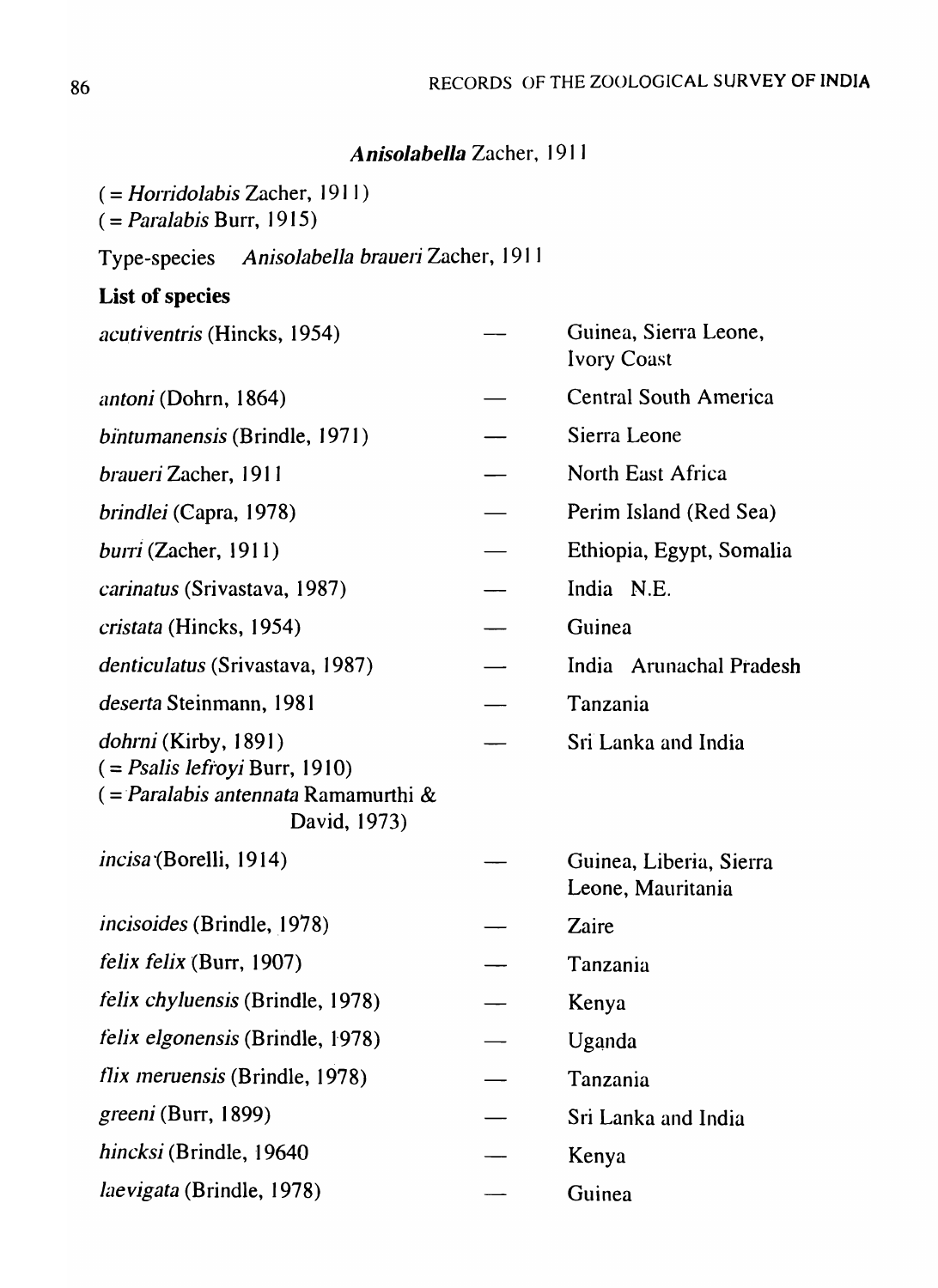| lamottei (Brindle, 1971)           | Sierra Leone                                  |
|------------------------------------|-----------------------------------------------|
| marginalis (Dohrn, 1864)           | East Asia, Japan to Java                      |
| montshadskii (Bey-Bienko, 1959)    | China (South) & India                         |
| nandii (Srivastava, 1987)          | India (South)                                 |
| nigeriensis (Brindle, 1978)        | Nigeria                                       |
| <i>oweni</i> (Burr, 1911)          | <b>West Africa</b>                            |
| paradoxura (Zacher, 1911)          | Kenya                                         |
| <i>porrectella</i> (Brindle, 1978) | Zaire                                         |
| puella (Steinmann, 1978)           | Ghana                                         |
| <i>purpurea</i> (Borelli, 1921)    | Congo Republic, Zaire                         |
| quadricollis (Hincks, 1954)        | Guinea, Liberia, Sierra<br>Leone, Togo, Ghana |
| royi (Brindle, 1971)               | Sierra Leone                                  |
| rugosa (Brindle, 1971)             | Sierra Leone                                  |
| ryukyuensis (Nishikawa, 1969)      | Okinawa                                       |
| sinuata (Brindle, 1978)            | Zaire                                         |
| splendida (Steinmann, 1978)        | Congo Republic                                |
| transversalis (Brindle, 1978)      | Cameroon                                      |
| umbrosa (Brindle, 1964)            | Tanzania                                      |

### Gonolabis Burr, 1900

( = *Epilabis* Burr, 1915) ( = *Foramenolabis* Steinmann, 1981) Type-species *Anisolabis javana* Bormans, 1883 List of species *llclIta* Boeseman, 1954 Java and Bali Afghanistan *"(gh"na* (Steinmann, 1981)  $\frac{1}{2}$ 

|                                          |                          | - -- - - - - - - - - - - - - - - |
|------------------------------------------|--------------------------|----------------------------------|
| <i>analis</i> (Ramamurthi & David, 1973) | $\overline{\phantom{a}}$ | South India                      |
| <i>burri</i> (Srivastava, 1970)          |                          | India (Maharashtra)              |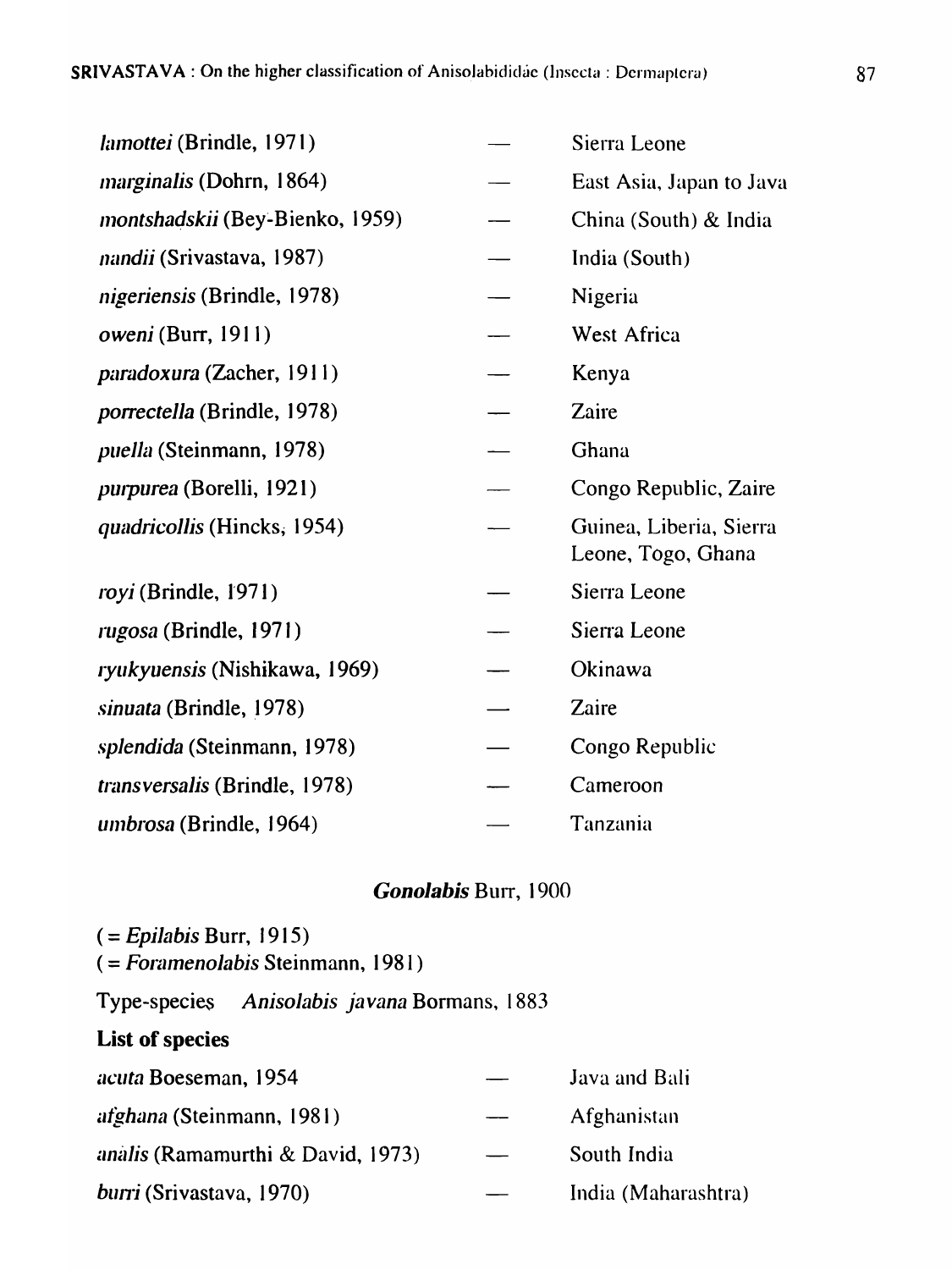#### 88 RECORDS OF THE ZOOLOGICAL SURVEY OF INDIA

| darevskyi Bey-Bienko, 1965                                         | South China                           |
|--------------------------------------------------------------------|---------------------------------------|
| dentata Steinmann, 1981                                            | Australia                             |
| electa Burr, 1910                                                  | Sri Lanka; Adventive in Africa        |
| emarginata (Ramamurthi & David, 1973)                              | South India                           |
| <i>insulana</i> (Brindle, 1972)                                    | Caroline Islands                      |
| javana (Bormans, 1883)<br>$( = Gonolabis sumatrana Bormans, 1900)$ | Malaysia, Indonesia<br>and New Guinea |
| <i>nilgiriensis</i> (Srivastava, 1978)                             | South India                           |
| <i>penicellata</i> (Borelli, 1911)                                 | South India                           |
| punctata (srivastava, 1978)                                        | South India                           |
| sisera (Burr, 1910)                                                | South India                           |

#### Uncertain species

*minor* Borelli, 1926

Malabar, Java, Sunda IsIs & Philippines Islands

*Flexiolabis* .Steinmann, 1988

|                                 | Type-species Anisolabis uncinata Brindle, 1978 |          |
|---------------------------------|------------------------------------------------|----------|
| <b>List of species</b>          |                                                |          |
| <i>hamata</i> (Brindle, 1978)   |                                                | Ethiopia |
| <i>uncinata</i> (Brindle, 1978) |                                                | Zaire    |

#### *lndolabis* Steinmann, 1988

Type- species *Indolabis papua* Steinmann, 1988 List of species papua Steinmann, 1988

Papua,.New Guinea

### *ApoJabis* Burr, 1915

(= *Eulabis* Zacher, 1911) (= *Thekalabis* Kapoor, 1967) (= *Z,Jcheria* Steinmann, 1975)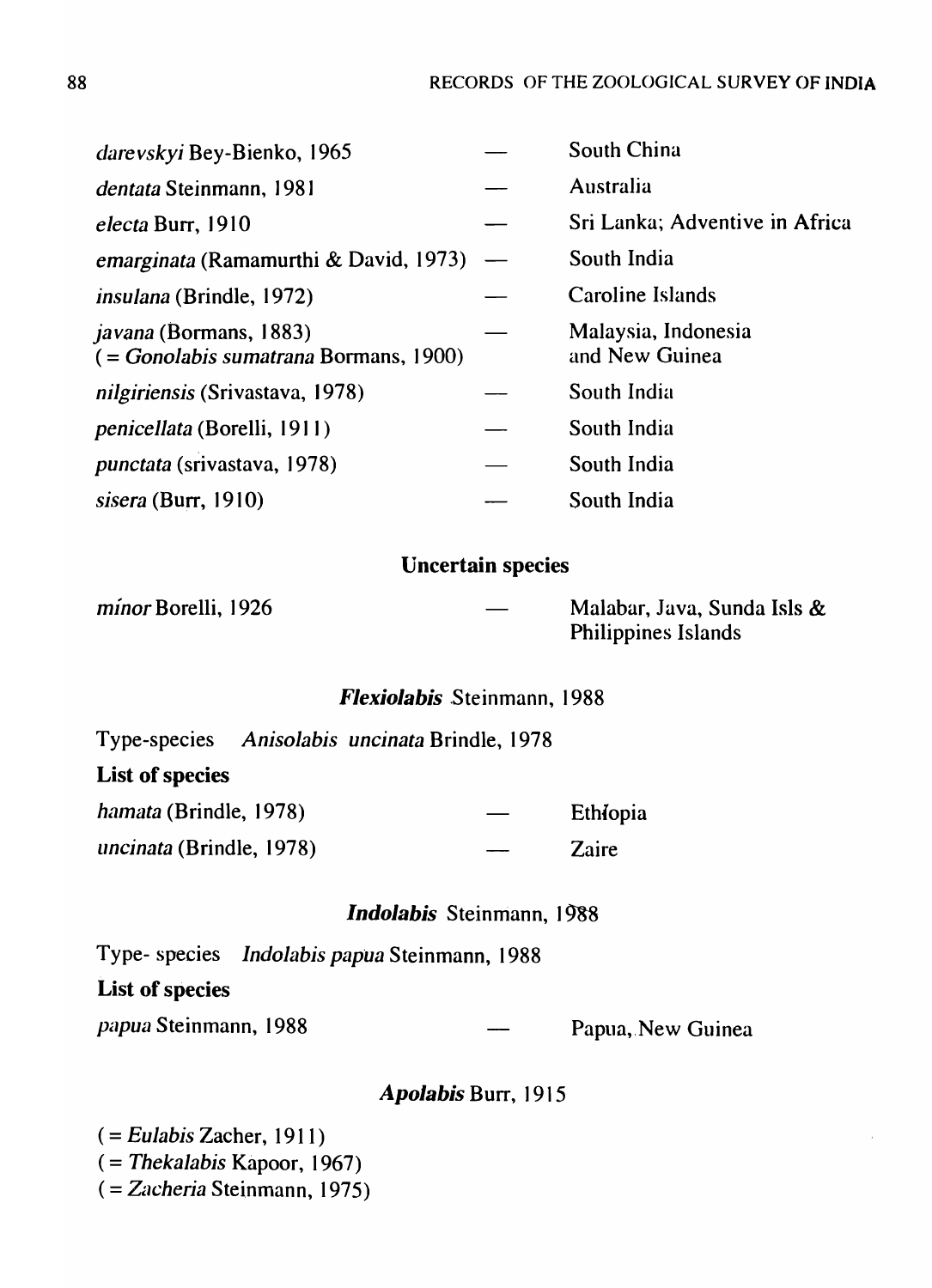Type-species: Forcinella hottentota Dohrn, 1867

| <b>List of species</b>                                               |                                                      |
|----------------------------------------------------------------------|------------------------------------------------------|
| <i>aborensis</i> (Burr, 1913)                                        | N.E. India                                           |
| <i>bifida</i> (Brindle, 1970)                                        | Soloman Islands                                      |
| castetsi (Bormans, 1897)                                             | South India                                          |
| cunicula Brindle, 1978                                               | Nigeria                                              |
| dentata (Burr, 1908)                                                 | <b>West Australia</b>                                |
| picea (Borelli, 1907)<br>$($ = Anisolabis duplicata Steinmann, 1988) | Ethiopia, Uganda and<br>Cameroon                     |
| elongata (Brindle, 1978)                                             | Cameroon                                             |
| genitalis (Kapoor, 1967)                                             | South India                                          |
| hottentota (Dohrn, 1867)                                             | <b>West and South Africa</b>                         |
| <i>percheroni</i> (Guerin & Percheron, 1838)                         | South and Central America,<br>U.S.A. Massachusetts)  |
| <i>peruviana</i> (Bormans, 1880)                                     | Peru                                                 |
| polita (Zacher, 1911)                                                | Unknown                                              |
| ramachandrai (Ramamurthi & David, 1973)—                             | South India                                          |
| spatula (Brindle, 1978)                                              | Cameroon                                             |
| spitzi (Menozzi, 1932)                                               | <b>Brazil and Suriname</b>                           |
| tumida (Borelli, 1907)                                               | Equatorial Guinea Bioko;<br>Cameroon; Gango Republic |

### **Anisolabis Fieber, 1853**

 $( = Forcinella \nDohrn, 1862)$ 

- $($  = Labidurodes Dubrony, 1879)
- $($  = Logicolabis Zacher, 1911)
- $( = Spondox$  Burr, 1914)

Forficula maritima Bonelli in Gené, 1832- (Designated by Scudder, Type-species 1876, Proc. Boston Soc. nat. Hist., 18 289)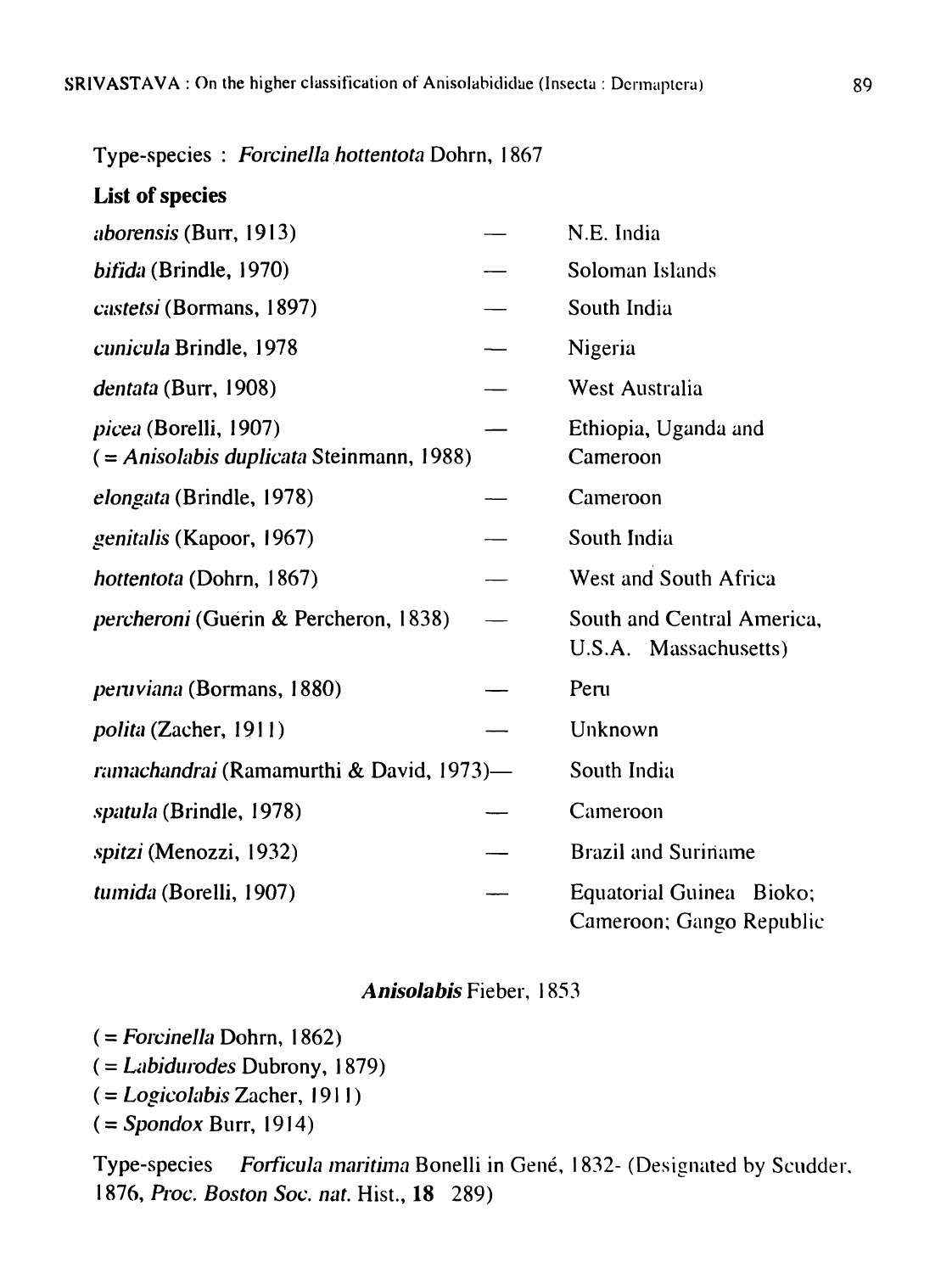# List of-species

| <i>americana</i> (Palisot de Beauvois, 1817) | West Indies, Cuba, Jamaica,<br>Dominica, Haiti, Puerto Rico,<br>Hispaniola, Guatemala,<br>Nicaragua, Coata Rica, Panama,<br>Ecuador, Venezuela, Colombia &<br>Peru (? Canada) |
|----------------------------------------------|-------------------------------------------------------------------------------------------------------------------------------------------------------------------------------|
| <i>australis</i> Tindale, 1923               | South Australia                                                                                                                                                               |
| <i>balogahi</i> Steinmann, 1979              | New Guinea                                                                                                                                                                    |
| <i>brasiliensis</i> (Brindle, 1979)          | <b>Brazil</b>                                                                                                                                                                 |
| caesarea (Zacher, 1911)                      | Tanzania                                                                                                                                                                      |
| canaca Brindle, 1976                         | New Caledonia                                                                                                                                                                 |
| <i>carinata</i> (Brindle, 1968)              | Suriname                                                                                                                                                                      |
| ecarinata (Brindle, 1968)                    | Suriname                                                                                                                                                                      |
| excisa Bey-Bienko, 1959                      | China Yunnan                                                                                                                                                                  |
| horvathi Burr, 1912                          | New Guinea                                                                                                                                                                    |
| kristenseni Burr, 1911                       | Ethiopia                                                                                                                                                                      |
| kudagae Burr, 1901                           | Sri Lanka & ? India                                                                                                                                                           |
| <i>littorea</i> (White, 1846)                | New Zealand, Tasmania,<br>Sandwich Islands, Great Barrier<br>Reef                                                                                                             |
| <i>maritima</i> (Bonelli, 1832)              | World-wide                                                                                                                                                                    |
| minutissima Brindle, 1972                    | <b>West Caroline Islands</b>                                                                                                                                                  |
| <i>modesta</i> Steinmann, 1979               | New Guinea                                                                                                                                                                    |
| <i>neavei</i> Brindle, 1978                  | Tanzania                                                                                                                                                                      |
| nigrofusca Steinmann, 1979                   | Australia New South Wales                                                                                                                                                     |
| nimbaensis Hincks, 1954                      | Guinea, Ivory Coast and Liberia                                                                                                                                               |
| <i>perissa</i> Günther, 1929                 | New Guinea                                                                                                                                                                    |
| <i>pilosa</i> Steinmann, 1979                | New Guinea                                                                                                                                                                    |
| <i>robusta</i> (Dubrony, 1879)               | Maynmar & New Guinea                                                                                                                                                          |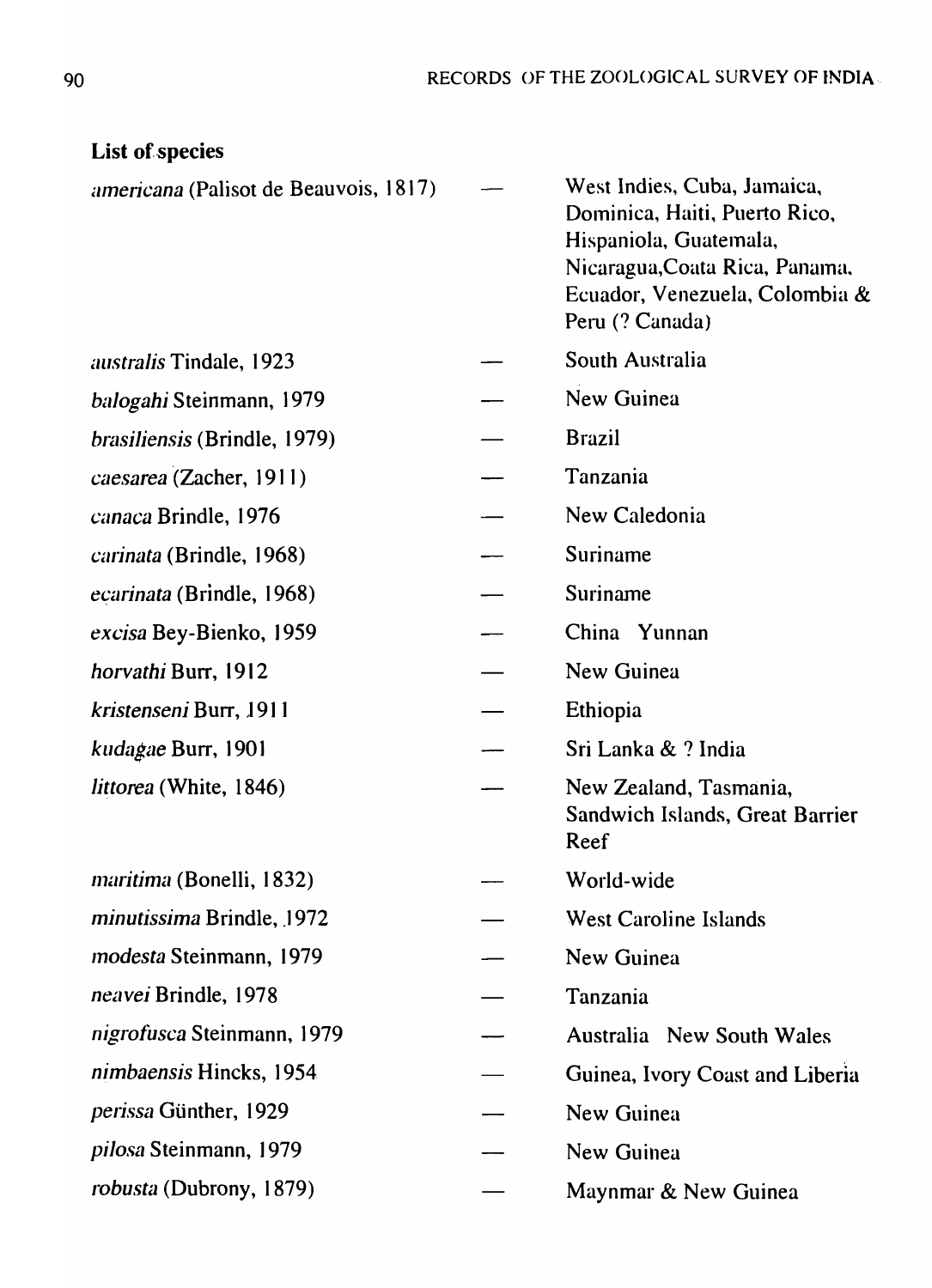| $($ = Labidurodes egregius Günther, 1929)                            |                                              |
|----------------------------------------------------------------------|----------------------------------------------|
| rostrata Brindle, 1978                                               | Zaire                                        |
| <i>rougemonti</i> Brindle, 1978                                      | Ethiopia                                     |
| rubella Brindle, 1977                                                | Sri Lanka                                    |
| rufescens Kirby, 1891                                                | <b>West Africa</b>                           |
| saramaccensis (Zacher, 1911)                                         | Panama, Trinidad and Suriname                |
| sarasini (Burr, 1914)                                                | New Calendonia                               |
| scotti Brindle, 1978                                                 | Ethiopia                                     |
| silvestrii Borelli, 1914<br>$( = G$ onolabis fiesta Steinmann, 1989) | Nigeria                                      |
| simiensis Brindle, 1978                                              | Ethiopia                                     |
| turgida Burr, 1911                                                   | Cameroon                                     |
| verhoeffi Zacher, 1911                                               | Bismarck Archipelago,<br><b>New Hebrides</b> |
| vosseleri Burr, 1907                                                 | Tanzania                                     |
| westralica Burr, 1906                                                | <b>West Australia</b>                        |
| whellani Brindle, 1978                                               | Malawi                                       |

# **Uncertain species**

| atra Borelli, 1907                                                   | <b>West Africa</b>        |  |
|----------------------------------------------------------------------|---------------------------|--|
| <i>deplanata</i> Rehn, 1932                                          | <b>Guyanas and Brazil</b> |  |
| dubronyi Kirby, 1888<br>$( = Anisolabis$ <i>laeta</i> Bormans, 1888) | <b>Myanmar</b>            |  |
| flavocapitata Steinmann, 1979                                        | Australia                 |  |
| gaudens Burr, 1904                                                   | India and Bhutan          |  |
| gestri Borelli, 1907                                                 | Cameroon                  |  |
| <i>pectoralis</i> (Eschscholtz, 1822)                                | U.S.S.R. Kamchatka        |  |
| <i>penetrans Burr</i> , 1912                                         | Indonesia Comoro Islands  |  |
| pluto Rehn, 1906                                                     | Liberia                   |  |
| <i>recurva</i> Borelli, 1915                                         | Phillippine Islands Luzon |  |
| subarmata (Kirby, 1900)                                              | Christmas Islands         |  |
|                                                                      |                           |  |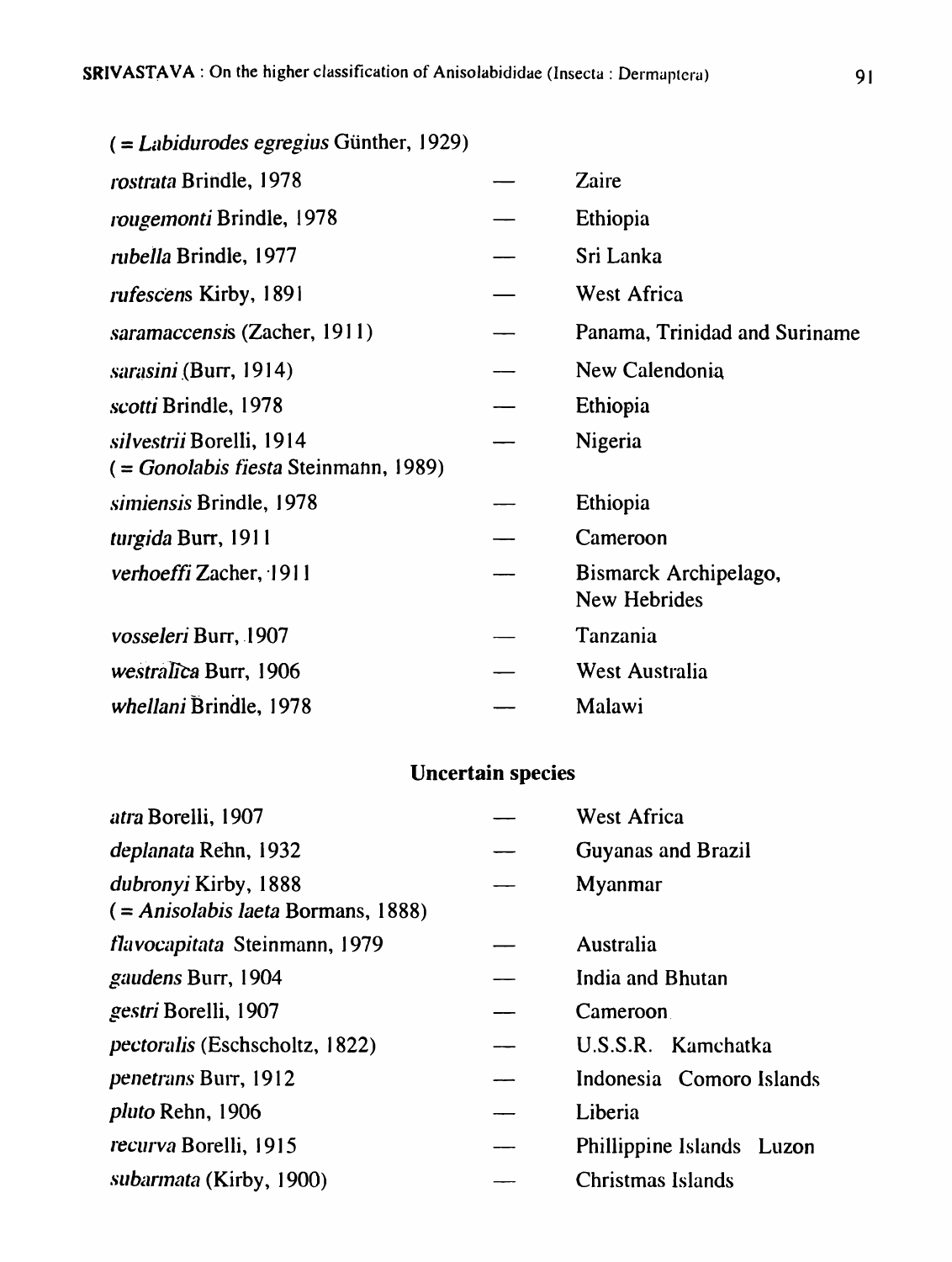#### 92 RECORDS ()F THE ZOOL()GICAL SURVEY OF INDIA

| tegminata Caudell, 1927    | $\hspace{0.05cm}$ | Fiji                    |
|----------------------------|-------------------|-------------------------|
| <i>vitalisi</i> Burr, 1917 |                   | Vietnam and South China |

# *Carcinophora* Scudder, 1876

- ( = *PS£l/is* Serville, 1831)
- ( = *Metalabis* Burr, 1915)
- (= *Mandex* BUIT, 1915)
- ( = *Spclndex* Burr, 1915)
- ( = *Noto/abis* Hincks, 1954)
- ( = *Neolabis* Brindle, 1981)
- Type-species *Chelidura robusta* Scudder, 1869

## List of species

| <b>Brazil</b>                                     |
|---------------------------------------------------|
| Ecuador                                           |
| Ecuador                                           |
| <b>South and Central America</b>                  |
| Gambia, Guinea-Bissau,<br>Liberia, Togo, Cameroon |
| <b>East Africa</b>                                |
| Taiwan                                            |
| Java                                              |
| West Australia                                    |
| <b>Ecuador and Colombia</b>                       |
| Venezuela                                         |
| Australia                                         |
|                                                   |

# Uncertain species

| <i>apolinari</i> (Hebard, 1919)  | Colombia      |
|----------------------------------|---------------|
| <i>boesemani</i> Steinmann, 1981 | Suriname      |
| brasiliensis (Moreira, 1931)     | <b>Brazil</b> |
| <i>haenschi</i> (Burr, 1912)     | Ecuador       |
| <i>minima</i> (Moreira, 1931)    | <b>Brazil</b> |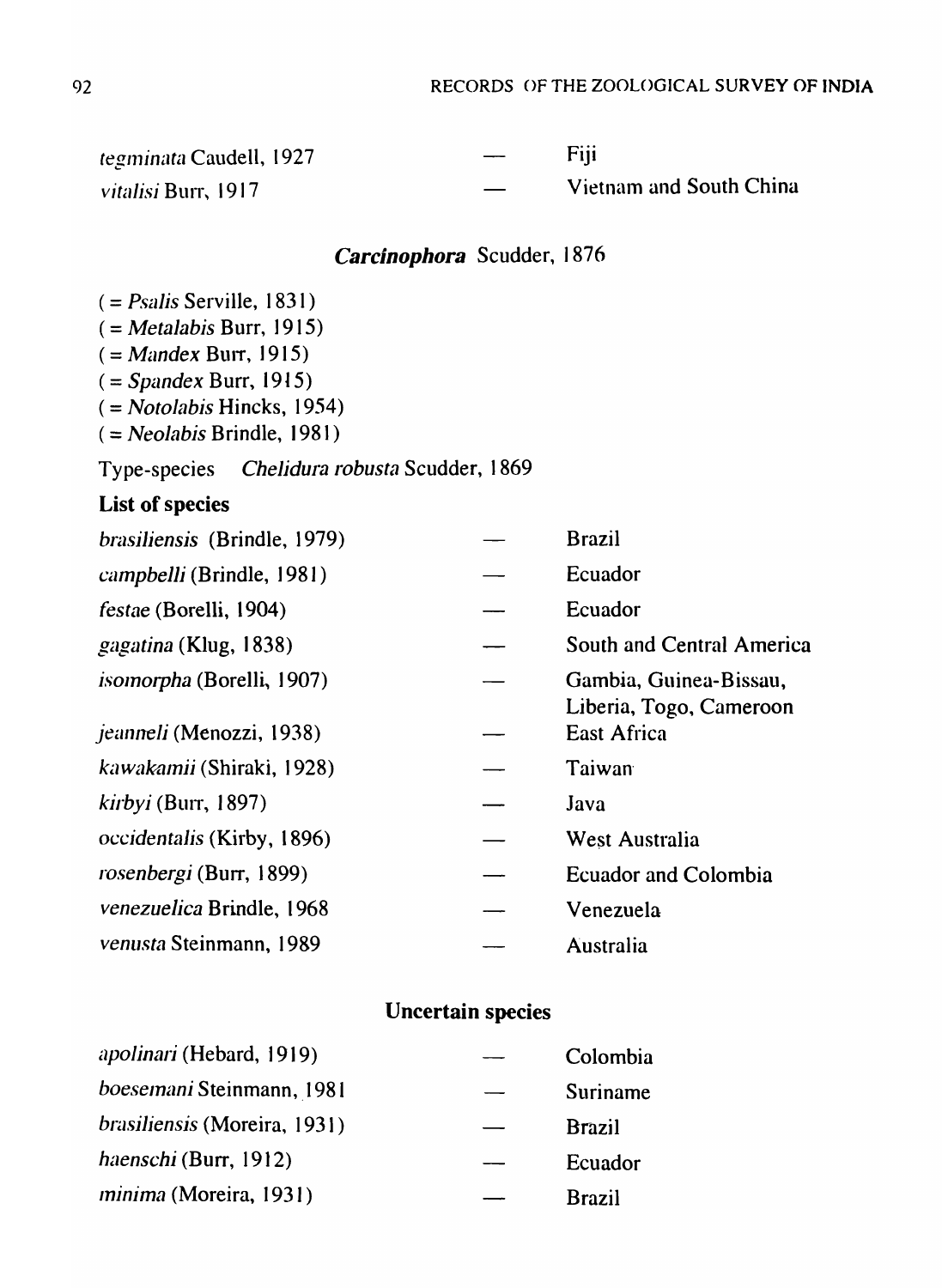| <i>scudderi</i> (Bormans, 1900) | Paraguay, Brazil, Peru,<br><b>Bolivia and Guyanas</b> |
|---------------------------------|-------------------------------------------------------|
| <i>waddyi</i> Burr, 1904        | Martinique                                            |

### BRACHYLABIDINAE Burr, 1908

Type-genus *Brachylabia* Dohm, 1864

### *Metisolabis Burr, 1910*

Type-species *Brachylabis voltzkowi* Burr, 1908, (Designated by Kirby, 1891,1. *Linn.*  Soc. (Zool), 23 518).

### List of species

| bifoveolata (Bolivar, 1897)                                                                                                | India (South)                                             |
|----------------------------------------------------------------------------------------------------------------------------|-----------------------------------------------------------|
| caudelli (Burr, 1908)<br>$($ = <i>Ctenisolabis aciculata</i> Steinmann 1983)<br>$($ = Ctenisolabis loebli Steinmann, 1983) | India W.B. (Darjeeling dist.)<br>and Meghalaya (Shillong) |
| <i>fulgens</i> Steinmann, 1988                                                                                             | <b>Myanmar</b>                                            |
| <i>malgacha</i> (Burr, 1904)                                                                                               | Madagascar                                                |
| milloti (Hincks, 1953)                                                                                                     | Madagascar                                                |
| <i>punctata</i> (Dubrony, 1879)                                                                                            | <b>Oriental Region</b>                                    |
| submetallica (Brindle, 1966)                                                                                               | Zaire, Zambia, Burundi and<br>Rhodesia                    |
| <i>voltzkowi</i> (Burr, 1908)                                                                                              | Madagascar                                                |

### *Ctenisolabis* Verhoeff, 1902·

Type-species : *Ctenisolabis togoensis* Verhoeff, 1902

## **List of species**

| fletcheri Burr, 1910           | India (South) and Sri Lanka                            |
|--------------------------------|--------------------------------------------------------|
| mahunkai Steinmann, 1978       | Paraguay                                               |
| <i>montana</i> (Borelli, 1909) | Costa Rica                                             |
| <i>nigra</i> (Scudder, 1876)   | Costa Rica, Guatemala,<br>Paraguay, Bolivia and Brazil |
| pusilla Steinmann, 1978        | South Africa                                           |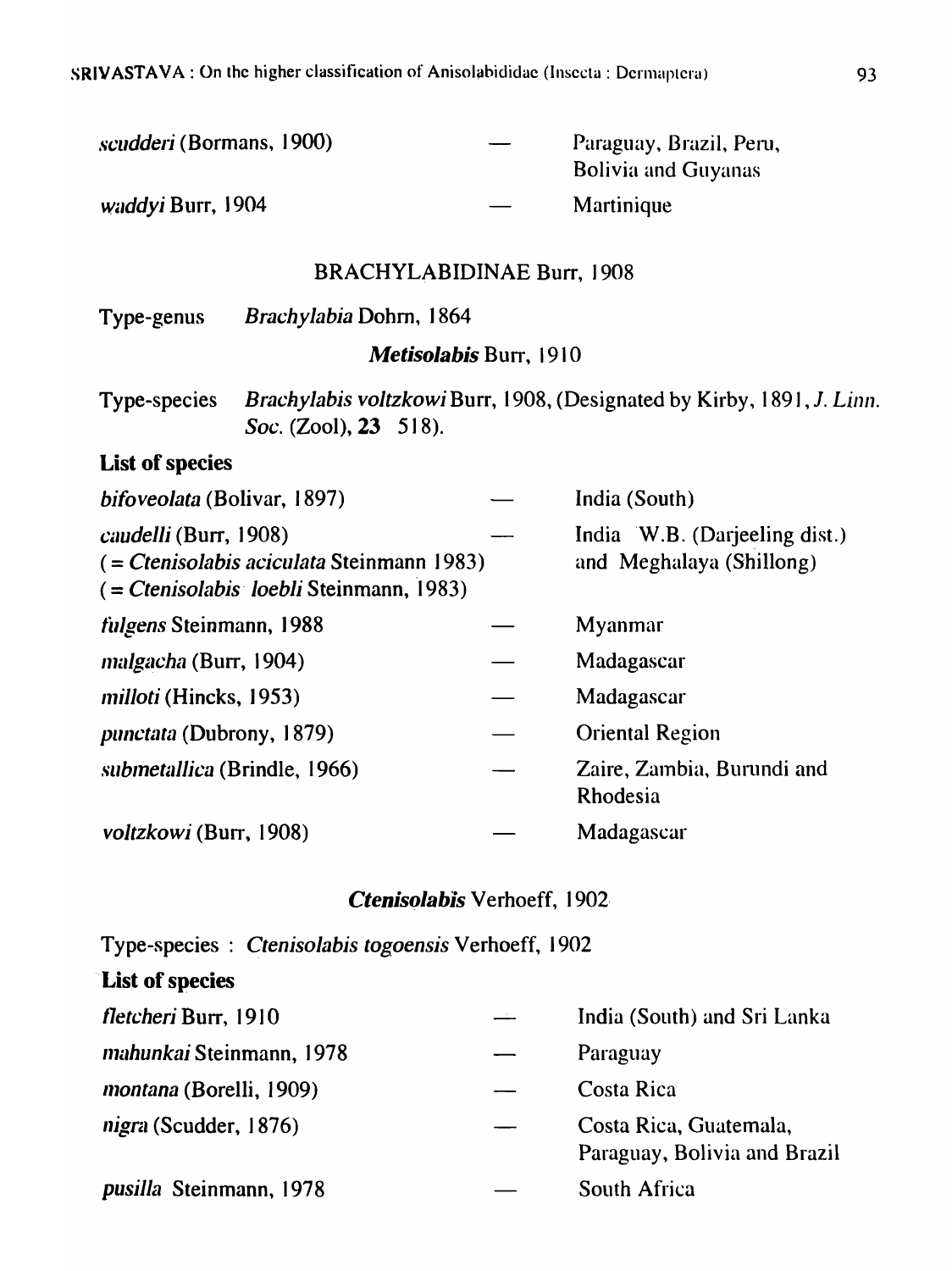### 94 RECORDS OF THE ZOOLOGICAL SURVEY OF INDIA

| <i>ruficollis</i> (Hincks, 1957) | South Africa                              |
|----------------------------------|-------------------------------------------|
| <i>togoensis</i> Verhoeff, 1902  | South Africa and ? French<br>Guinea, Togo |
| <i>traegaordhi</i> (Burr, 1913)  | <b>Natal</b>                              |

### *Brachylabis* Dohm, 1864

(= *NClnnisolabis* Burr, 1910)

Type-species *Forticula chilensis* Blanchard, 1851

| <b>List of species</b>            |                        |
|-----------------------------------|------------------------|
| canaca Burr, 1914                 | New Caledonia          |
| carinata (Brindle, 1978)          | Rhodesia               |
| collinsi Brindle, 1980            | <b>Borneo</b>          |
| <i>coriacea</i> Burr, 1910        | <b>Brazil</b>          |
| <i>fuscula</i> Brindle, 1970      | Gabon                  |
| <i>hincksi</i> (Srivastava, 1981) | Myanmar                |
| lenkoi Brindle, 1968              | <b>Brazil</b>          |
| <i>manawatawhi</i> Giles, 1958    | New Zealand            |
| <i>philetas</i> Burr, 1901        | Sri Lanka              |
| punctulata (Moreira, 1931)        | <b>Brazil</b>          |
| <i>willeyi</i> (Burr, 1910)       | Sri Lanka              |
| <i>yaloma</i> Ramamurthi, 1967    | <b>Bismark Islands</b> |

### ISOLABIDINAE Verhoeff, 1902

Type-genus *Isolabis* Verhoeff, 1902

### *Pterolabis* Steinmann, 1989

Type-species *Pseudovostox villiersi* Brindle, ) 968

### List of species

villiersi (Brindle, 1968) - Congo Republic, Gabon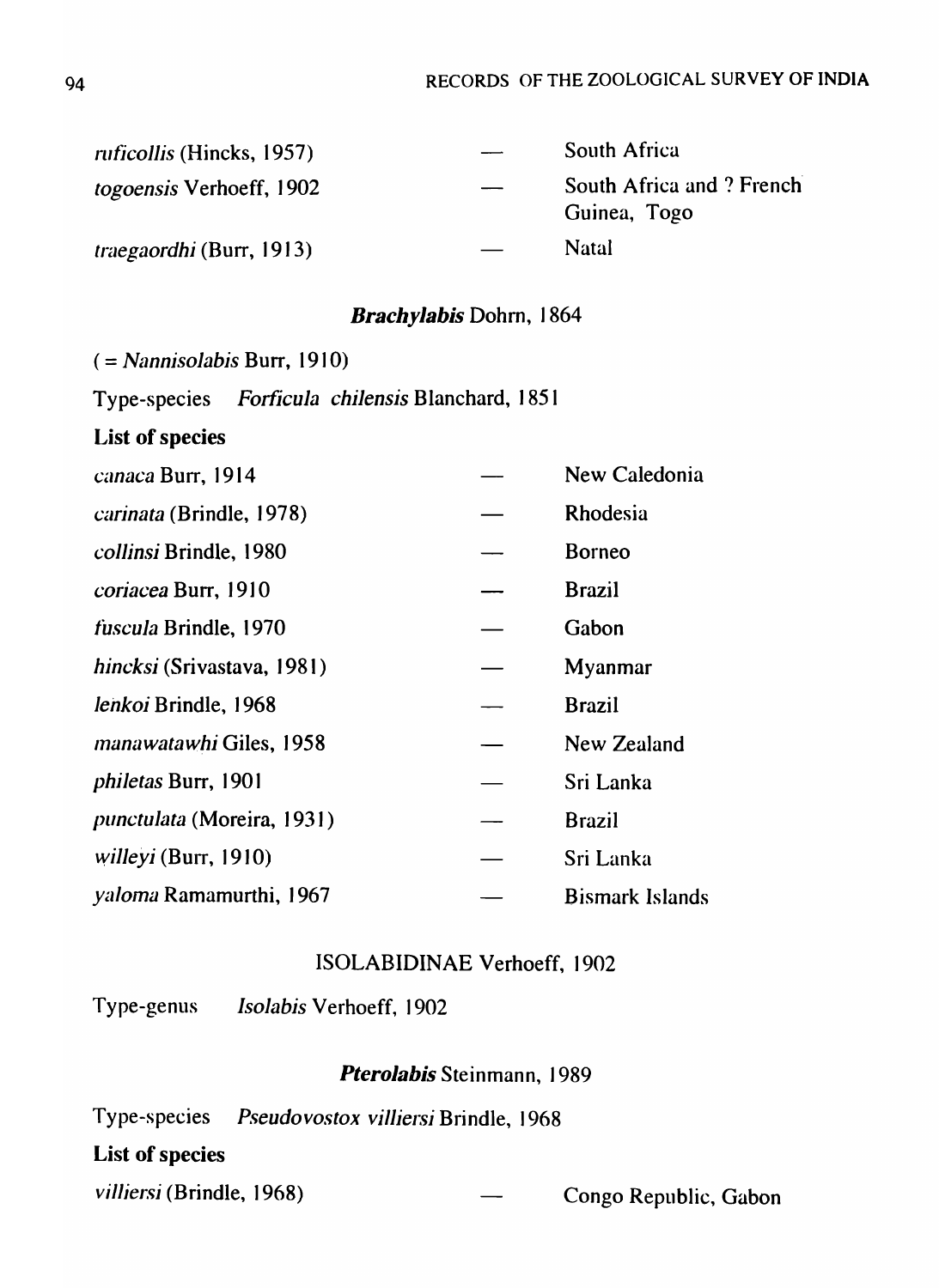## Isolabis Verhoeff, 1902

 $($  = Leptisolabis Verhoeff, 1902)  $($  = Verhoeffia Burr, 1908)

 $( = Arlex Burr, 1910)$ 

Isolabis braueri Verhoeff, 1902 Type-species

## **List of species**

| attenuata Brindle, 1978         | Nigeria                            |
|---------------------------------|------------------------------------|
| bicolor (Brindle, 1975)         | Tanzania                           |
| <i>braueri</i> Verhoeff, 1902   | <b>West Africa</b>                 |
| cavagnaroi Brindle, 1987        | Australia New South Wales          |
| coiffaiti (Brindle, 1970)       | Gabon                              |
| frater Steinmann, 1986          | Venezuela                          |
| grandicollis (Hincks, 1954)     | <b>West Africa</b>                 |
| ocellata Srivastava, 1978       | Myanmar                            |
| <i>pauliani</i> (Hincks, 1953)  | Madagascar                         |
| <i>proxima</i> (Brindle, 1966)  | Ruanda-Burundi, Tanzania,<br>Zaire |
| quadrata (Brindle, 1966)        | Zaire                              |
| <i>rufa</i> (Brindle, 1966)     | Tanzania                           |
| schoutedeni Hicks, 1954         | Zaire & Congo Republic             |
| <i>transversa</i> Brindle, 1978 | Zaire                              |
| unicolor (Brindle, 1975)        | East Africa                        |
| usumbarana (Verheoff, 1902)     | Tanzania, Kenya, Angola, Zaire     |
|                                 |                                    |

## **Uncertain species**

| <i>howardi</i> (Burr, 1907) | $-$ | Costa Rica, Guatemala, Panama |
|-----------------------------|-----|-------------------------------|
| sjoestedti (Borg, 1904)     | $-$ | Cameroon, Equatorial Guinea   |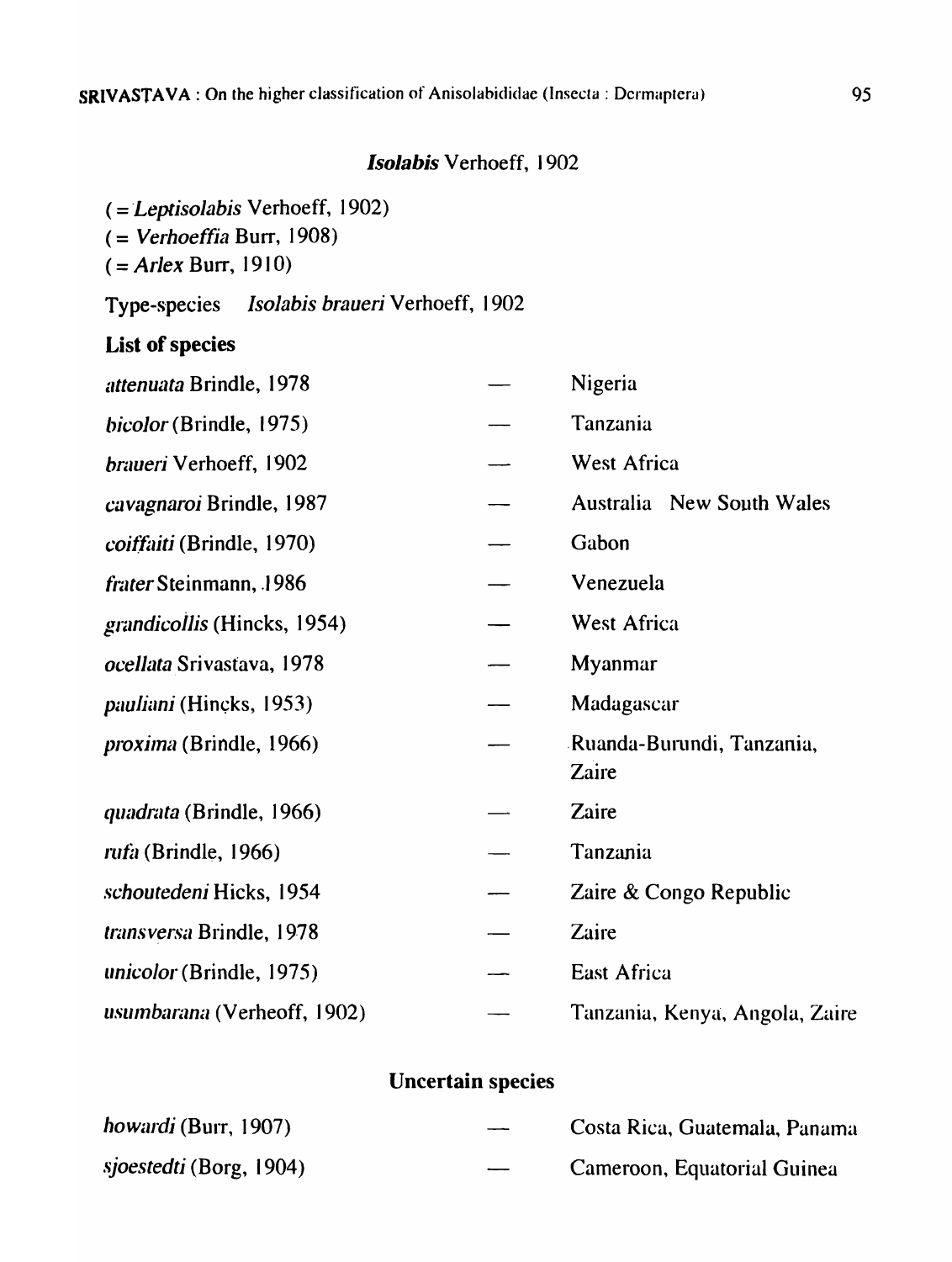#### *Geracodes,* Hebard, 1917

|                                                       | Type-species Geracodes litus Hebard, 1917 |  |                    |
|-------------------------------------------------------|-------------------------------------------|--|--------------------|
| <b>List of species</b>                                |                                           |  |                    |
| <i>aptera Brindle, 1978</i>                           |                                           |  | New Guinea         |
| <i>laboides</i> Hincks, 1952                          |                                           |  | <b>West Africa</b> |
| <i>litus</i> Hebard, 1917                             |                                           |  | Panama             |
| paraguayensis Borelli, 1932                           |                                           |  | Paraguay           |
| <b>Africolabis, Brindle, 1978</b>                     |                                           |  |                    |
| Type-species Africolabis pseudohumicola Brindle, 1978 |                                           |  |                    |
| <b>List of species</b>                                |                                           |  |                    |
| humicola (Brindle, 1966)                              |                                           |  | Zaire              |
|                                                       | <i>pseudohumicola Brindle, 1978</i>       |  | <b>Zaire</b>       |

### ANTISOLABIDINAE, Brindle, 1978

Type-genus *Antisolabis Burr*, 1911

#### *Antisolabis,* Burr, 1911

Type-species *Antisolabis myrmecoides* ButT, 1911

### List of species

| <i>allardi</i> (Brindle, 1971) |  |
|--------------------------------|--|
|                                |  |

- *urripiens Burr, 1914*
- *ceylonica* (Brindle, 1977)
- *forficula* (Burr, 1914)
- *Fusca* (Brindle, 1966)

*gisleni* (Hincks, 1954)

*greensladei* (Brindle, 1970)

*kelangi* (Brindle, 1969)

*lationalis* (Brindle, 1978)

- Tanzania
- West Australia
	- Soloman Islands

Hispaniola

Sri Lanka

New Caledonia

New Caledonia

- From Sri Lanka to West Malaysia
- Cape Province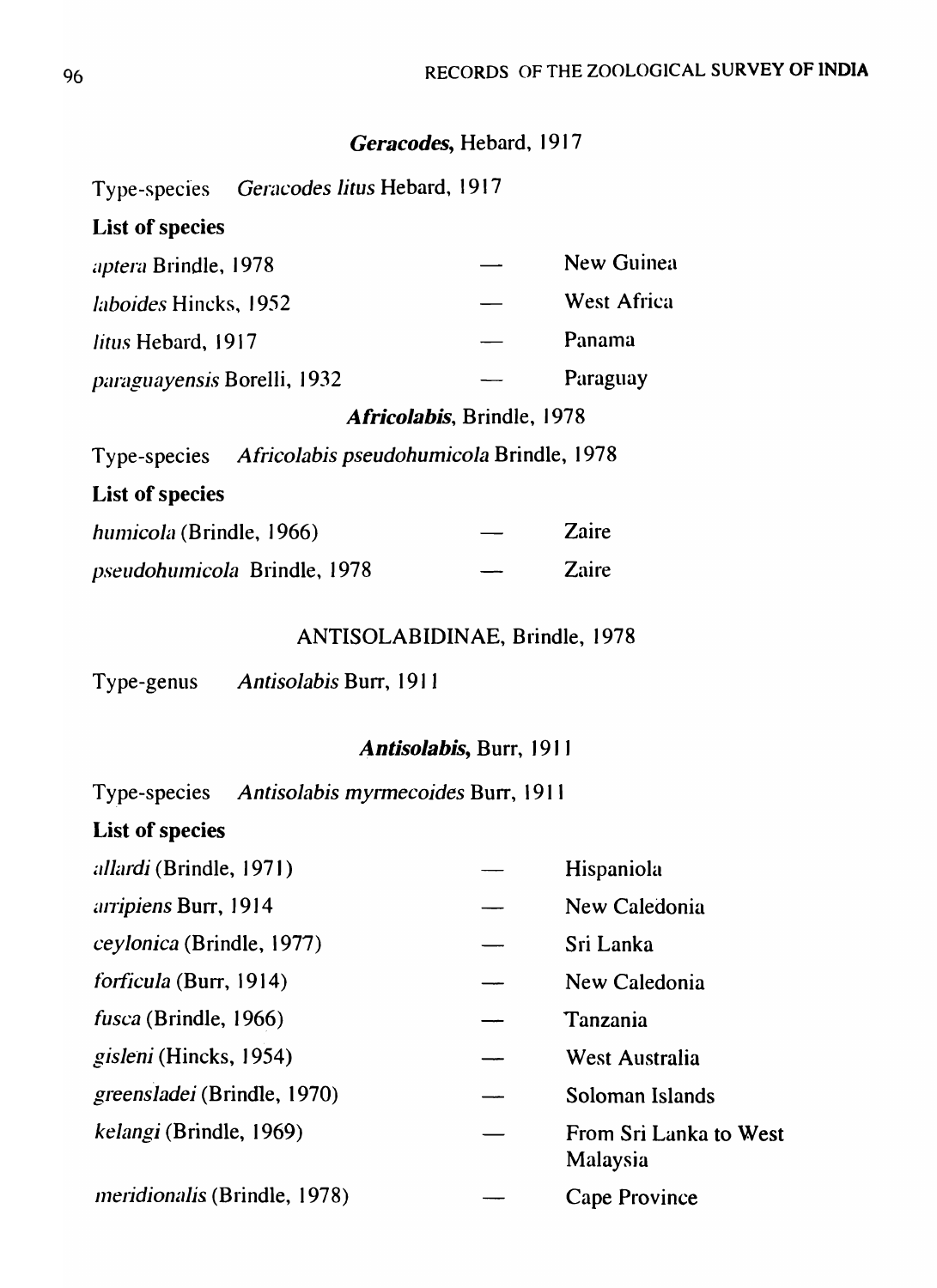| minima (Brindle, 1966)           | Tanzania                  |
|----------------------------------|---------------------------|
| <i>myrmecoides</i> Burr, 1911    | South Africa              |
| neuter Steinmann, 1987           | Venezuela                 |
| <i>notabilis</i> Steinmann, 1981 | New Zealand               |
| notonoma Hincks, 1952            | Australia New South Wales |
| rouxi Burr, 1914                 | New Caledonia             |
| rouxioides (Brindle, 1976)       | New Caledonia             |
| <i>rugosa</i> (Brindle, 1966)    | Tanzania                  |
| scotti (Burr, 1910)              | <b>Seychelles</b>         |
| seychellensis (Brindle, 1976)    | <b>Seychelles</b>         |
| solitaria Steinmann, 1988        | New Guinea                |
| sulcatipes (Burr, 1911)          | <b>South Africa</b>       |
| <i>transiens Burr</i> , 1914     | New Caledonia             |

## Uncertain species

| camerunensis (Borelli, 1914)    | Cameroon             |
|---------------------------------|----------------------|
| cordata (Brindle, 1976)         | New Hebrides         |
| dammermani (Borelli, 1926)      | Java                 |
| <i>fijica</i> Steinmann, 1988   | Fiji                 |
| <i>formicoides</i> (Burr, 1911) | South India          |
| geniculata (Montrouzier, 1864)  | New Calendonia       |
| <i>holdhausi</i> (Burr, 1910)   | Australia Queensland |
| <i>javana</i> (Boeseman, 1954)  | Java                 |
| <i>tongaica</i> Steinmann, 1988 | Tonga                |
| venusta Steinmann, 1988         | New Guinea           |

# PARISOLABIDINAE, Verhoeff, 1904

Type-genus Parisolabis Verhoeff, 1904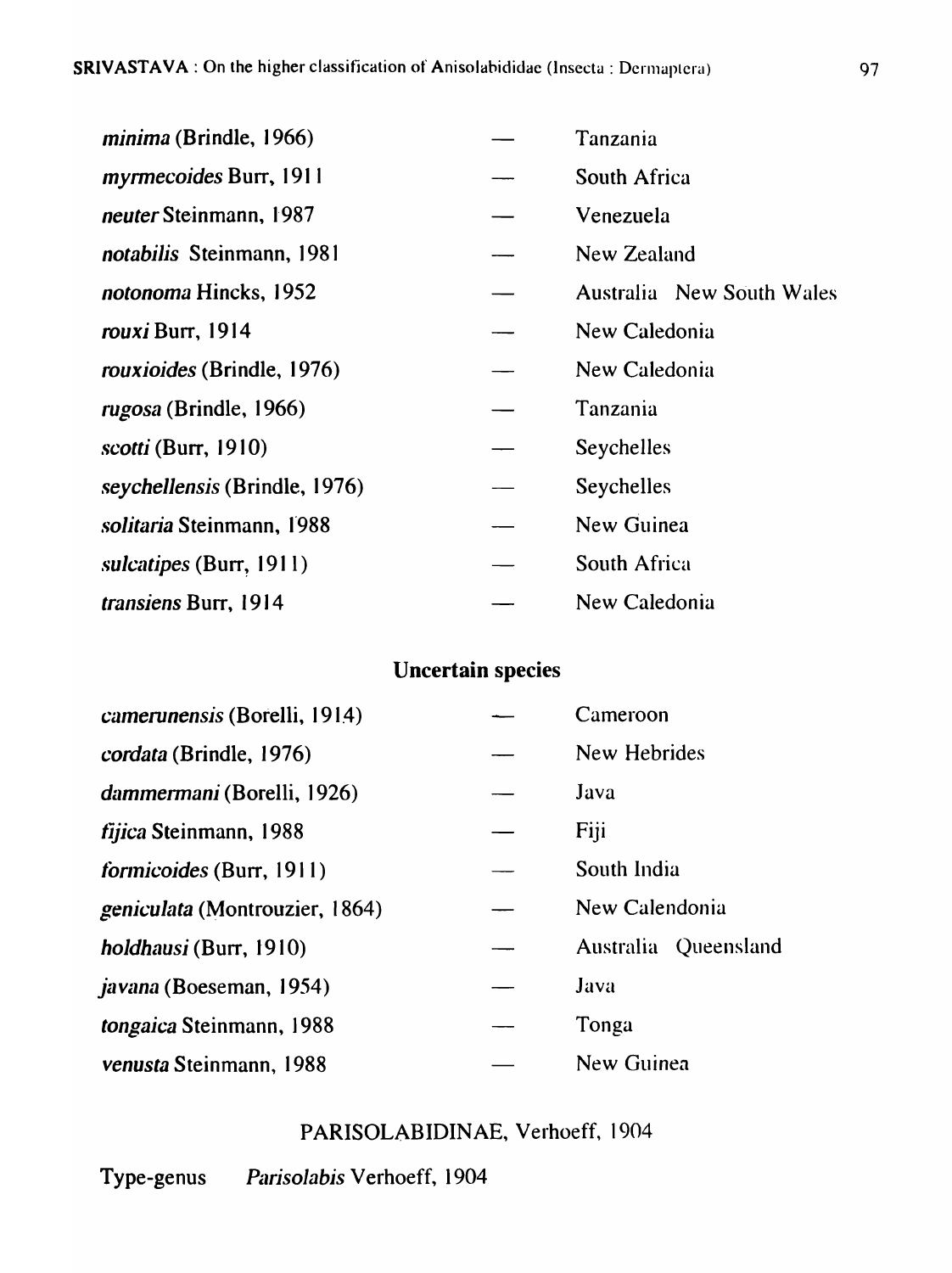### *Parisolabis* Verhoeff, 1904

( = *Pseudisolabis* Burr, 1908)

Type-species Parisolabis novaezeelandiae Verhoeff, 1904

## List of species

| <i>boulderensis</i> Hudson, 1973 | New Zealand        |
|----------------------------------|--------------------|
| forsteri Hudson, 1973            | New Zealand        |
| <i>iti</i> Hudson, 1973          | New Zealand        |
| <i>johnsi</i> Hudson, 1973       | New Zealand        |
| nelsonensis Hudson, 1973         | New Zealand        |
| novaezeelandiae Verhoeff, 1904   | New Zealand        |
| <i>renschi</i> (Günther, 1932)   | Java               |
| setosa Hudson, 1973              | <b>New Zealand</b> |
| tapanuiensis Hudson, 1973        | New Zealand        |

### Parisopsalis, Burr, 1914

|                         | Type-species Parisopsalis spryi Burr, 1914 |                          |                  |
|-------------------------|--------------------------------------------|--------------------------|------------------|
| <b>List of species</b>  |                                            |                          |                  |
| <i>spryi</i> Burr, 1914 |                                            | $\overline{\phantom{a}}$ | <b>Australia</b> |

### IDOLOPSALIDINAE, Steinmann, 1975

Type-genus *Jdolopsalis* Borelli, 1910

## Idolopsalis, Borelli, 1910

Type-species *Jdolopsalis ri veti* Borelli, 1910

## List of species

| andeana Burr, 1914                | Ecuador                             |
|-----------------------------------|-------------------------------------|
| $a$ zteca (Dohrn, 1862)           | From Mexico to Peru and<br>Paraguay |
| <i>boargmeieri</i> Menozzsi, 1932 | <b>Brazil</b>                       |
| curta Brindle, 1971               | Ecuador                             |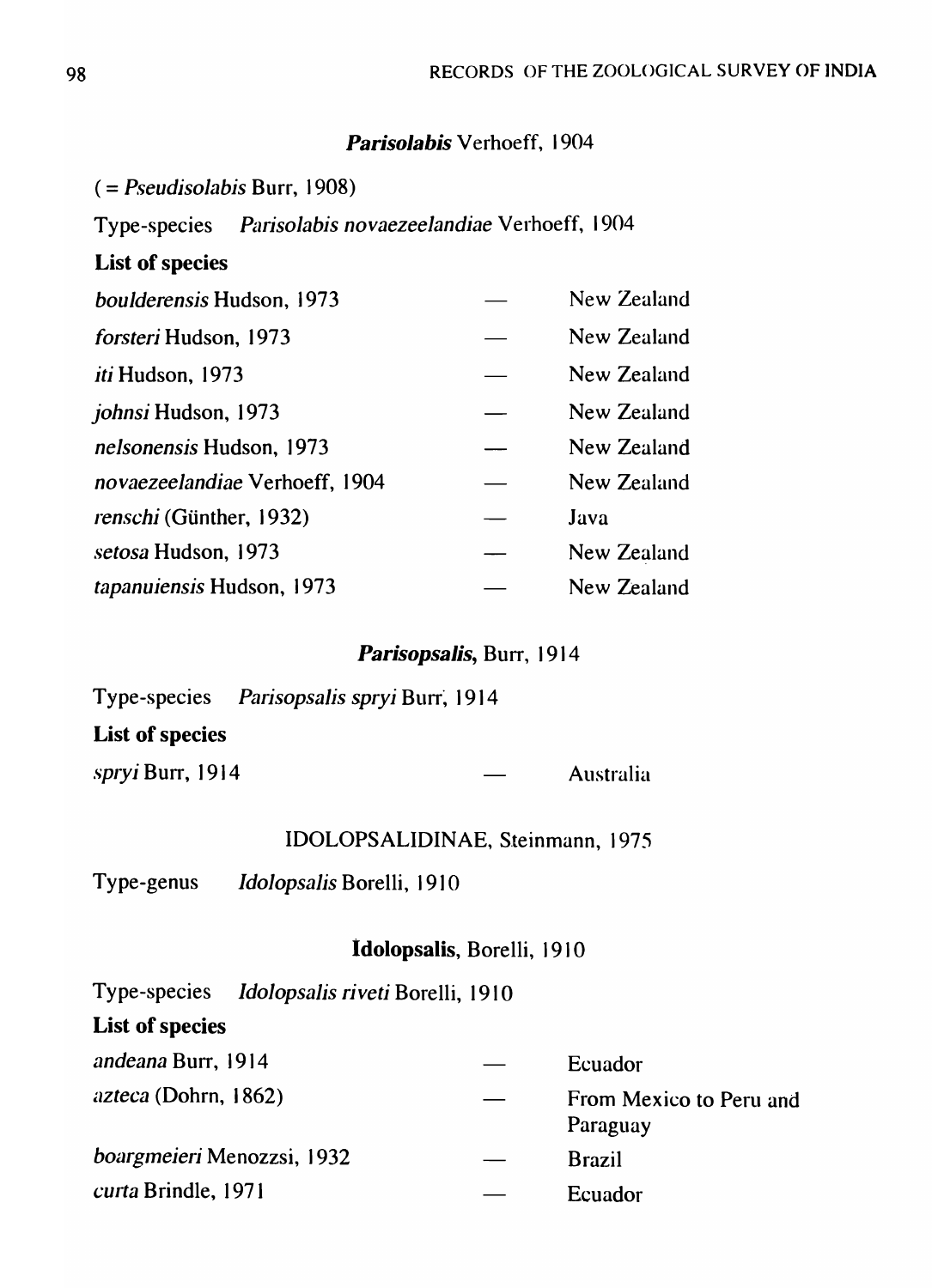| gracilis Brindle, 1966                  | Ecuador          |
|-----------------------------------------|------------------|
| <i>incerta</i> (Bormans, in Burr, 1903) | Ecuador          |
| koepckei Brindle, 1966                  | Peru             |
| nigrita Brindle, 1971                   | <b>Brazil</b>    |
| parva Brindle, 1971                     | <b>Brazil</b>    |
| riveti Borelli, 1910                    | Ecuador and Peru |
| whymperi Burr, 1914                     | Ecuador          |

#### ISOLABOIDINAE Brindle, 1978

Type-genus *Isolaboides* Hincks, 1958

#### *lsolaboides* Hincks, 1958

| (= <i>Paralaboides</i> Steinmann, 1990)                                                                                                      |                                                 |
|----------------------------------------------------------------------------------------------------------------------------------------------|-------------------------------------------------|
| Type-species Pseudisolabis kosswigi Burr, 1947                                                                                               |                                                 |
| <b>List of species</b>                                                                                                                       |                                                 |
| <i>burri</i> (Borelli, 1909)                                                                                                                 | India (Kashmir) & Pakistan<br>(Mountain Region) |
| <i>immsi</i> (Burr, 1913)<br>( = Pseudisolabis jonathani<br>Kapoor & Katiyar, 1971)<br>( = Pseudisolabis santokhi<br>Kapoor & Katiyar, 1971) | India (Himachal Pradesh)                        |
| rimosus Steinmann, 1983                                                                                                                      | India (Garhwal Hills)                           |

### **Uncertain species**

| <i>elegans</i> (Hebard, 1917) | $-$ | India (Himachal Pradesh) |  |
|-------------------------------|-----|--------------------------|--|
| <i>tenera</i> (Burr, $1910$ ) |     | Pakistan (Punjab Muree)  |  |

### SUMMARY

The higher classification of Anisolabididae alongwith a key to subfamilies and a checklist of species is given. Besides, a key to various genera of Anisolabidinae is also provided. A new subfamily Placolabidinae is proposed for *PlacolabisBey-Bienko. Several genera and*